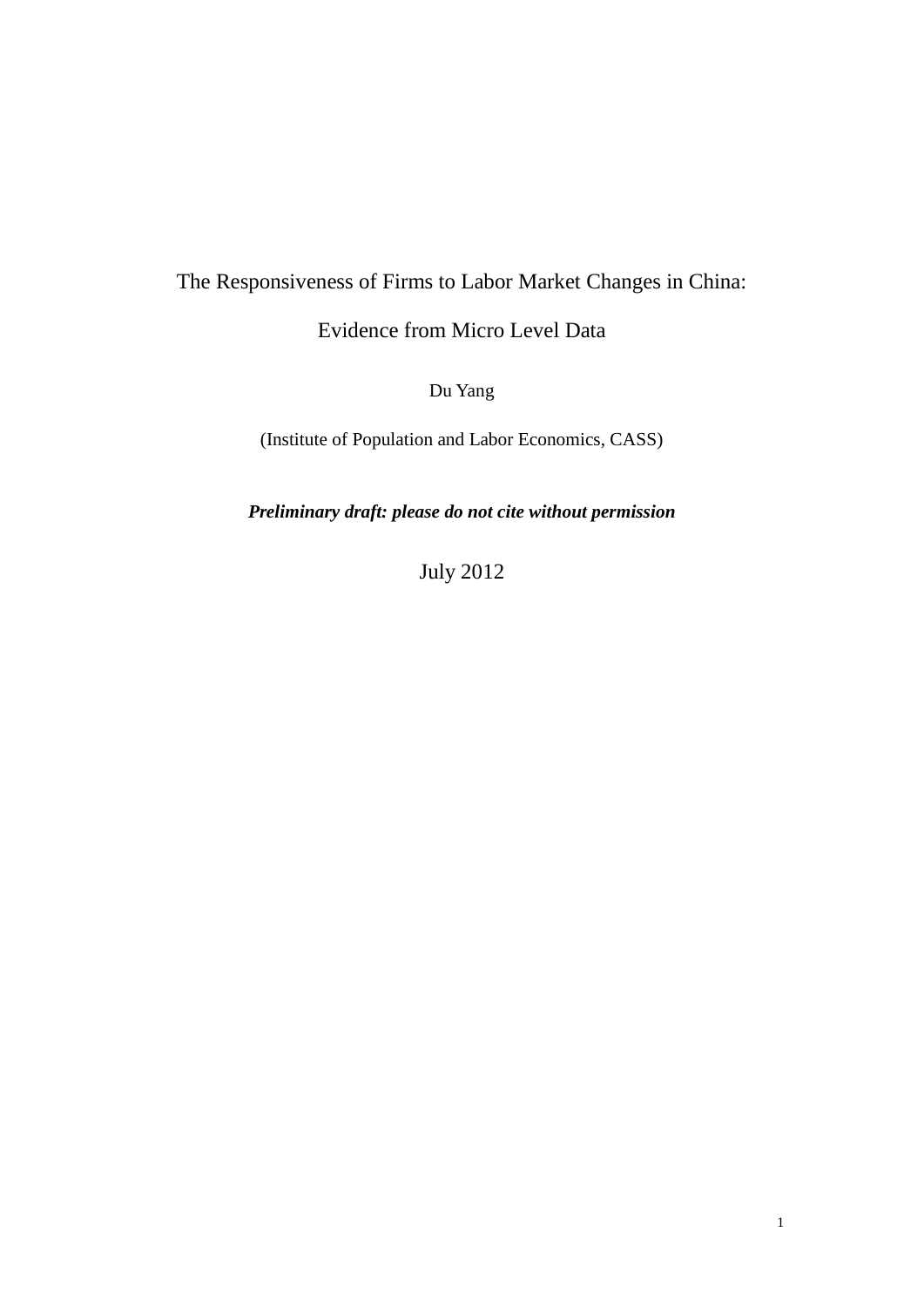# The Responsiveness of Firms to Labor Market Changes in China: Evidence from Micro Level Data

#### I. Introduction

<u>.</u>

The Chinese manufacturing has been facing with significant changes in labor market outcomes in addition to growing prices of other production factors. Since 2003, frequent shortage in unskilled labor has been reported first in coastal areas and then in the rest China. Wages for migrant workers have been increasing quickly, which leads to a convergence between urban local workers and migrant workers (Cai and Du, 2011). This trend of wage growth inevitably raises the labor costs. Even measured by unit labor cost, a ratio between average labor compensation per worker and average output per worker, the labor costs in manufacturing have been growing in recent year, which differ China from the developed countries (Du and Qu, 2012).

The implication of shock on labor costs to economic development is of great importance. A common argument is that growing labor costs stimulate the employers to substitute labor by capital and induce technological change. At the aggregated level, this change is supposed to result in economic upgrading to which the Chinese government has appealed for many years in its official documents.

Although the Chinese government has expected to transform the growth pattern in China from the growth led by production factor accumulation to the growth led by productivity improvement, it would not take place automatically unless some necessary conditions were met. First of all, the market of production factors must signal the scarcity of production factors. In labor market, growing wages for unskilled workers have played the role<sup>1</sup>. Second, the firms must be responsive to the price changes when making decisions on production. The purpose of this paper is to look at

 $<sup>1</sup>$  This also means that the policy should not distort the prices of other production factors, for example, capital. To</sup> a large extent, investment-led growth often accompanies the distortion on price of capital.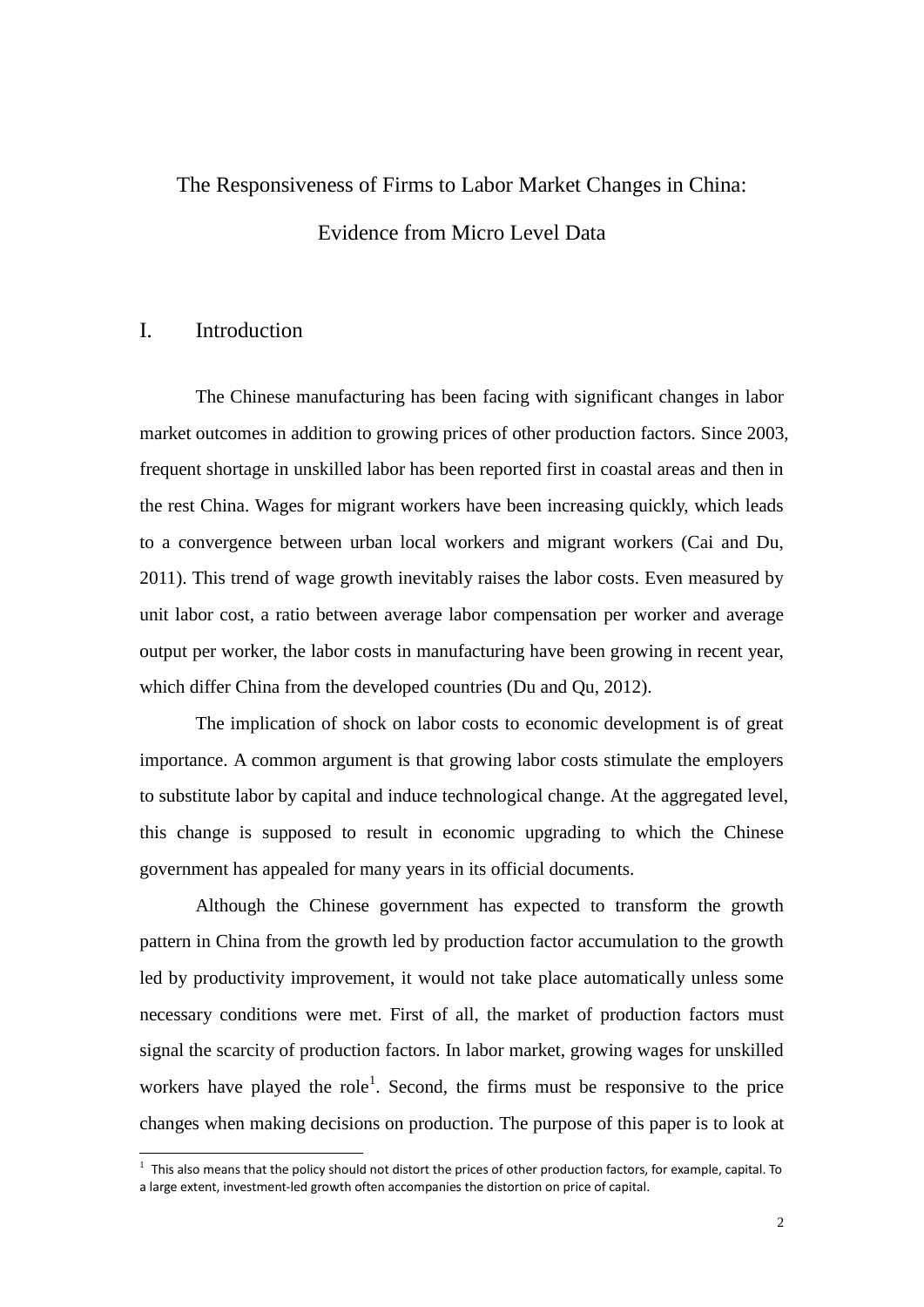how responsive the manufacturing firms are when facing with changing labor market. Meanwhile, the paper also tries to examine whether the skilled and unskilled workers are affected differently when the firms respond to the shock on rising labor costs and fluctuated demand.

In the existing study on the developed country, Bresson et al. (1992) find that when the firms face a shock or demand or on factor costs, they do not adjust employment in a similar way for the various skill levels. To understand whether the technological change is biased toward more or less educated workers requires knowledge on demand elasticity of workers in difference groups. However, most of previous studies estimate the substitution elasticity based on aggregate data that the effects of firm characteristics can not be controlled (Ciccone and Peri, 2005).

The paper is organized as what follows. The next section briefly introduces data. Section 3 discusses the changing labor market situation and describes the firms' response. Section 4 introduces model and specification. Section 5 discusses the main empirical results. The final session draws conclusions.

II. Data

Our data source is a nationally representative survey of 1644 manufacturing firms in China conducted by the Research Department of the People's Bank of China in the fall of 2009. The authors contributed an employment module that included questions on employment changes and the implementation of the new Labor Law. The surveys were conducted in 25 cities located in eight provinces, including 4 coastal provinces (Shandong, Jiangsu, Zhejiang, and Guangdong), one northeast province (Jilin), one central province (Hubei), one northwest province (Shaanxi), and one southwest province (Sichuan). The sampling frame for the PBC national firm survey includes all firms who have ever had credit relationship with any financial institution, which is likely to under-sample very small firms. The average firm employs 499 production workers.

The firm survey collected information on the number of employees at four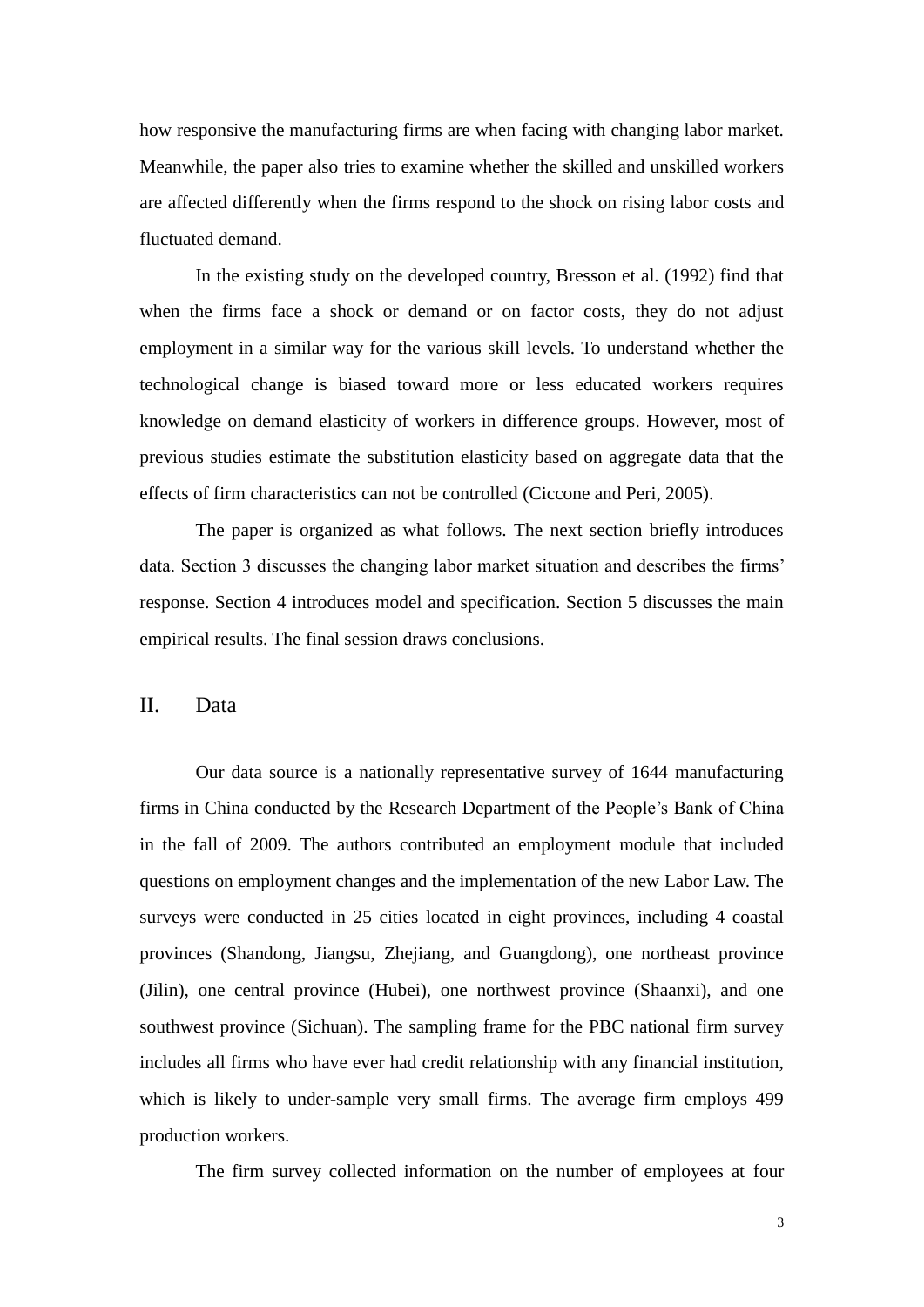points in time: December 2007, June 2008, December 2008, and June 2009. The second comes before the onset of the global economic crisis, the third is at the height of the economic crisis, and the fourth is at a point after the crisis when China's overall employment situation had substantially recovered. Our main interest is on the employment of production workers and skill worker when the manufacturing firms experience shock on demand and labor costs. However, the survey does not include detailed information to measure the skills of workers. In this paper we follow a typical category of production workers and management workers, and take the former as unskilled workers and the latter as skilled workers. For production workers, the survey also collected information on working hours at each point in time, which allow us to measure labor inputs in an alternative way.

#### III. The Changing Labor Market Outcomes and Firms'Response

It is widely recognized that the Chinese labor market has been changing fast in the past few years. Thanks to demographic changes and fast economic growth, the Chinese labor market is not characterized as a dual labor market any more. With this change, the migrant workers from agriculture to non-agricultural sectors have kept growing but with a declining growth rate in the recent years. Meanwhile, the average monthly earnings for migrant workers have been increasing more rapidly in recent years. The figure 1 shows the indices of employment and real wages for migrant workers since 2001. Over time a concave curve for employment and a convex curve for wage are found in the figure.

The growing wages for unskilled workers indicate the increasing scarcity of labor, which form a shock on labor costs in labor intensive sectors. In contrast to some other large economies, the unit labor cost in manufacturing sector has grown faster in China since 2004 when China is believed reaching the Lewis turning point. As indicated in table 1, the unit labor cost in manufacturing has grown one sixth from 2004 to 2009 for China, 4.1% for the U. S., 14.1% for Germany, and 4.8% for Korea. In the same period, the unit labor cost for Japan even decreased 3.7%. Although China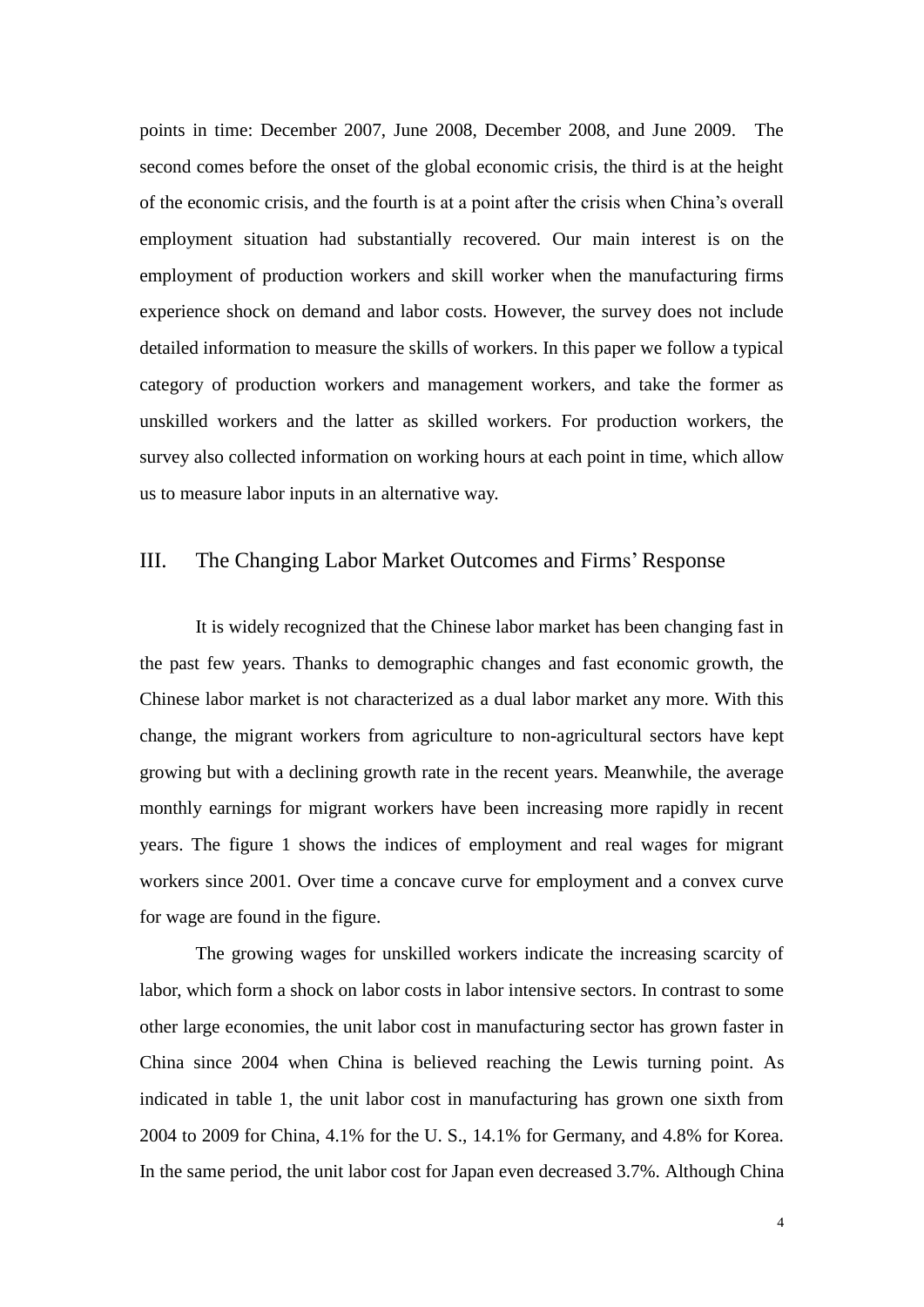still has obvious advantage with labor costs in absolute level, the fast growing labor costs will shrink this advantage and reduce China's competitiveness in tradable sectors if the firms do not adjust their technology properly.

The trend of labor market changes is also reflected in our sampled firms. As noted earlier, the survey was conducted in the fall of 2009 when China has already recovered from the global financial crisis. However, the wage growth has not been interrupted even during the crisis. Figure 2 displays the monthly real wages (including bonus) for both skilled and unskilled workers at four time point we surveyed. In 2007, before the crisis, the average monthly wages were RMB 1358 for unskilled workers and RMB 1842 for skilled workers. In 2009, the wages have been increased to RMB 1462 and RMB 2005 respectively. This trend differs from some developed countries that labor costs have declined during the crisis, as evidenced by the data of 2010 in table 1.

With increasing labor costs and negative shock on demand, the descriptive statistics indicates that the firms did respond to these changes by adjusting labor inputs. In our survey we asked the working hours of production workers at each time point in addition to employment for both production workers and managers as well. Figure 3 presents the indices of working hours and employment for production workers if taking 2007 as base year. The figure shows that the firms have quicker adjustment in working hours than in employment. In the mid of 2008, the average employment of production workers was 99.3 per cent of the 2007 while the average working hours was 98.3 per cent. When hit by the global financial crisis, the average working hours were quickly down to 95.2 per cent in mid-2008 and were kept at a similar level of 95.6 per cent in mid-2009. This implies that the adjustment in total working hours was completed right after the crisis. When looking at the employment, it reduced to 97.8 per cent in mid-2008 and kept going down to 96.5 per cent in mid-2009. In some sense, the difference of adjustment in labor inputs between hours and employment could be explained by the rigidity of labor regulation that is observed by the other study using the same data set as this paper (Park, et al., 2012).

In fact, it is of interest to observe if firms with different characteristics respond

5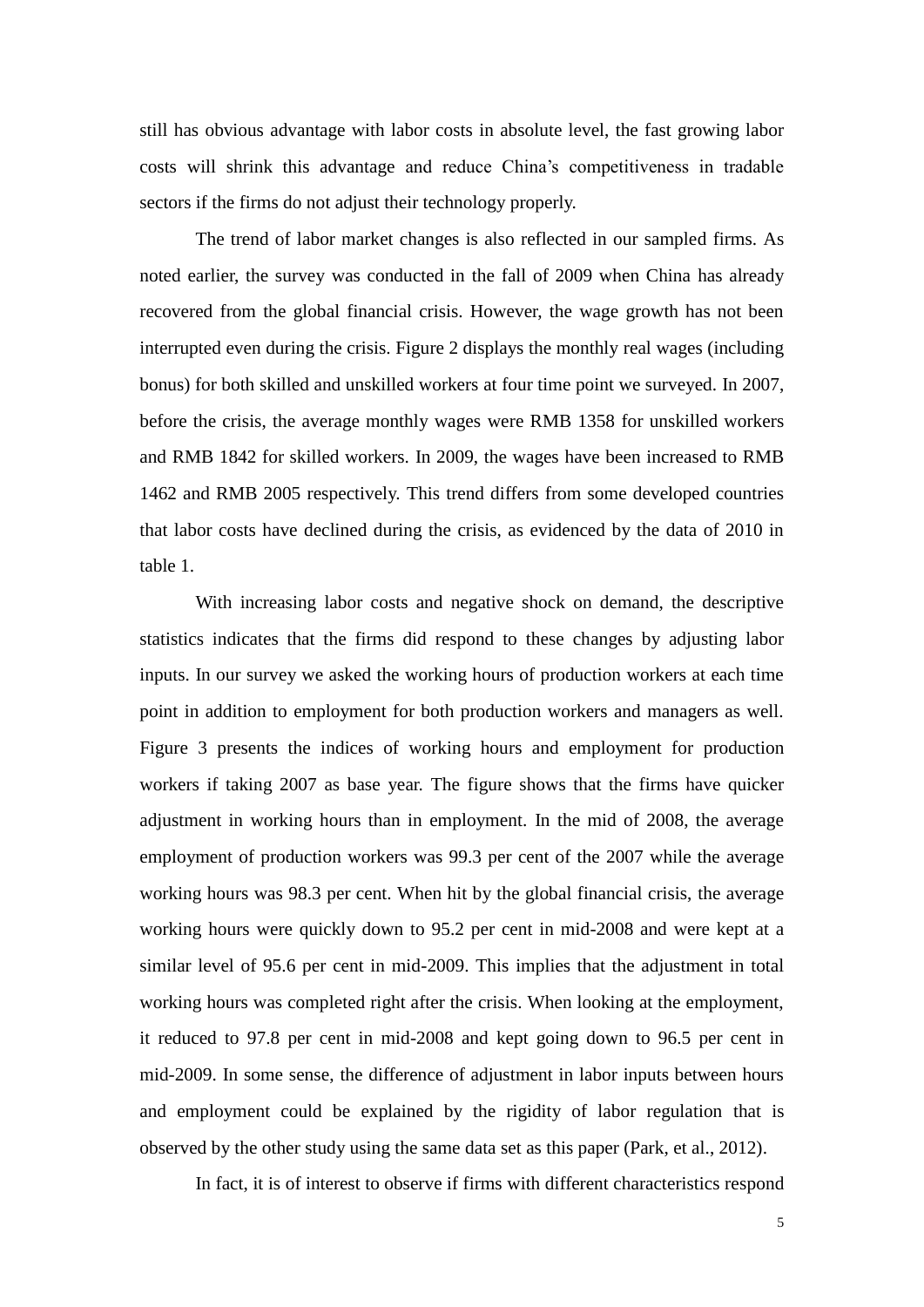differently. For example, the small and medium sized enterprises behave differently from the big firms as indicated in table 2. As the table shows, the small firms increase their employment for both skilled workers and unskilled workers. With increasing size the firms tend to have less net changes in employment and the largest firms even reduce employment.

#### IV. Model and Specification

To get estimators we are interested, a typical labor demand function is applied to this study. The skilled workers and unskilled workers are taken as two types of labor inputs so that we estimate the labor demand equation for these two types of workers separately. The detailed model is as what the following equation describes.

$$
\ln L_{it}^{j} = \alpha_0 + \alpha_1^{j} \ln Q_i^* + \alpha_2^{j} \ln w_{i,t-1}^{j} + \beta_1^{j,k} \sec t_u^{k} + \beta_2^{j,l} \omega w n_u^{l} + \beta_3^{j} \omega t_u^{k} + \beta_4^{j} e p t_{i,t-1} + D_p + D_t + \varepsilon_u^{j} (1)
$$

The left hand side variable,  $\ln L_i^j$  is the logarithm of employment in firm *i* where j denotes the type of the workers, production workers or management workers  $(i=1)$  for unskilled workers and 2 for skilled workers). The right hand side variables include  $\ln Q_i^*$  logarithm of planned value added,  $\ln w_{i,t-1}^j$  the lag of logarithm of monthly salary for production or management workers, and a group of observable firm characteristics that approximate the production technology in each firm.  $\sec t_i^k$ *i* sec*t* is a set of dummies of the sub-sectors to capture the variations of technology across sub-sectors in manufacturing.  $own<sub>i</sub><sup>l</sup>$  is a set of ownership dummies controlling for the potential technology differences among firms with different ownerships. The firm's age (age<sub>*i*</sub>) controls for vintage effects in the firm's technology as well as for differences in form efficiency as discussed by Jovanovic (1982) and Liu and Tybout (1996).  $D_p$  is the dummies indicating the locality of the firms and capture the factors affecting choice of technology and associating with location.  $ept_{i,t-1}$  is whether the firm is exporter in the previous period to capture the impacts that employer may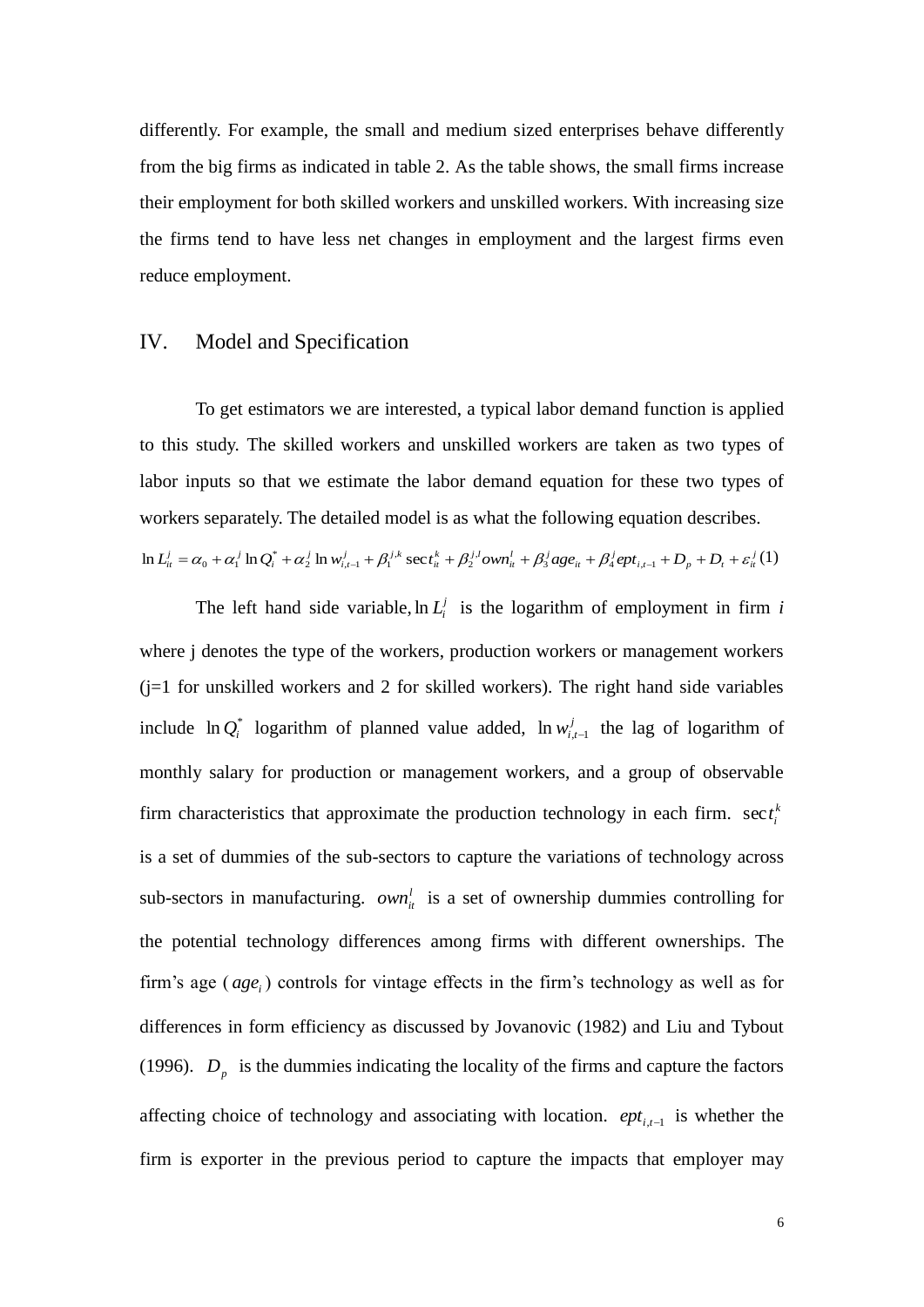expect differently during the period of global financial crisis. The provincial dummies may also capture the local labor market characteristics.  $\varepsilon_i^j$  $\varepsilon_i^j$  is the error term.  $D_i$ denotes the period, which controls for time-specific shocks that are common to all the firms, for instance, the negative shocks of global financial crisis on demand.

The other aspect of adjustment of interest is the substitution between skilled and unskilled workers. To observe this effect, we modify the equation 1 by looking at the impacts on relative wages between skilled and unskilled workers on the relative demand for the two types of workers. The other regressors in equation 2 are the same as those in equation 1.

$$
\ln(S/U)_{it} = \alpha_0 + \alpha_1 \ln Q_i^* + \alpha_3 \ln(w^s/w^u)_{i,t-1} + \beta_1^k \sec t_u^k + \beta_2^l \omega w n_u^l + \beta_3 \alpha_2 e_u^* + \beta_4 e p t_{i,t-1} + D_p + D_t + \varepsilon_u(2)
$$

The appropriate specification depends on the source of the error term in equation (1). There are several potential sources of error. The first source of error arises from fluctuation in output as a result of unforeseen fluctuations in demand, like negative shock on demand from global financial crisis, factor supplies, or reporting errors. In our survey, four of eight provinces locate in coastal areas where the most export-oriented firms concentrate. Therefore, the fluctuations around planned output could be an important source of bias in our study. As we see from equation (1), the appropriate output variable included is the planned output  $\ln Q_i^*$ . In the case that the firm does not respond these random shocks, the observed output may not be a good measurement on which the employment decisions are based.

The second source of error is firm heterogeneity, which can arise from the nonobservability of some key inputs in the production process. In this study, we try to eliminate this firm heterogeneity by controlling for the firm characteristics as discussed above. To correct for firm-specific heterogeneity, time-difference estimators might be a choice. While the time-difference transformation corrects one potential problem, Griliches (1986) and Griliches and Hausman (1986) point out that it can exaggerate the bias due to measurement error by reducing the amount of systematic variation in the data. The bias is likely to be more severe the shorter the time differences used. In this case, the time span is as short as half year. In addition,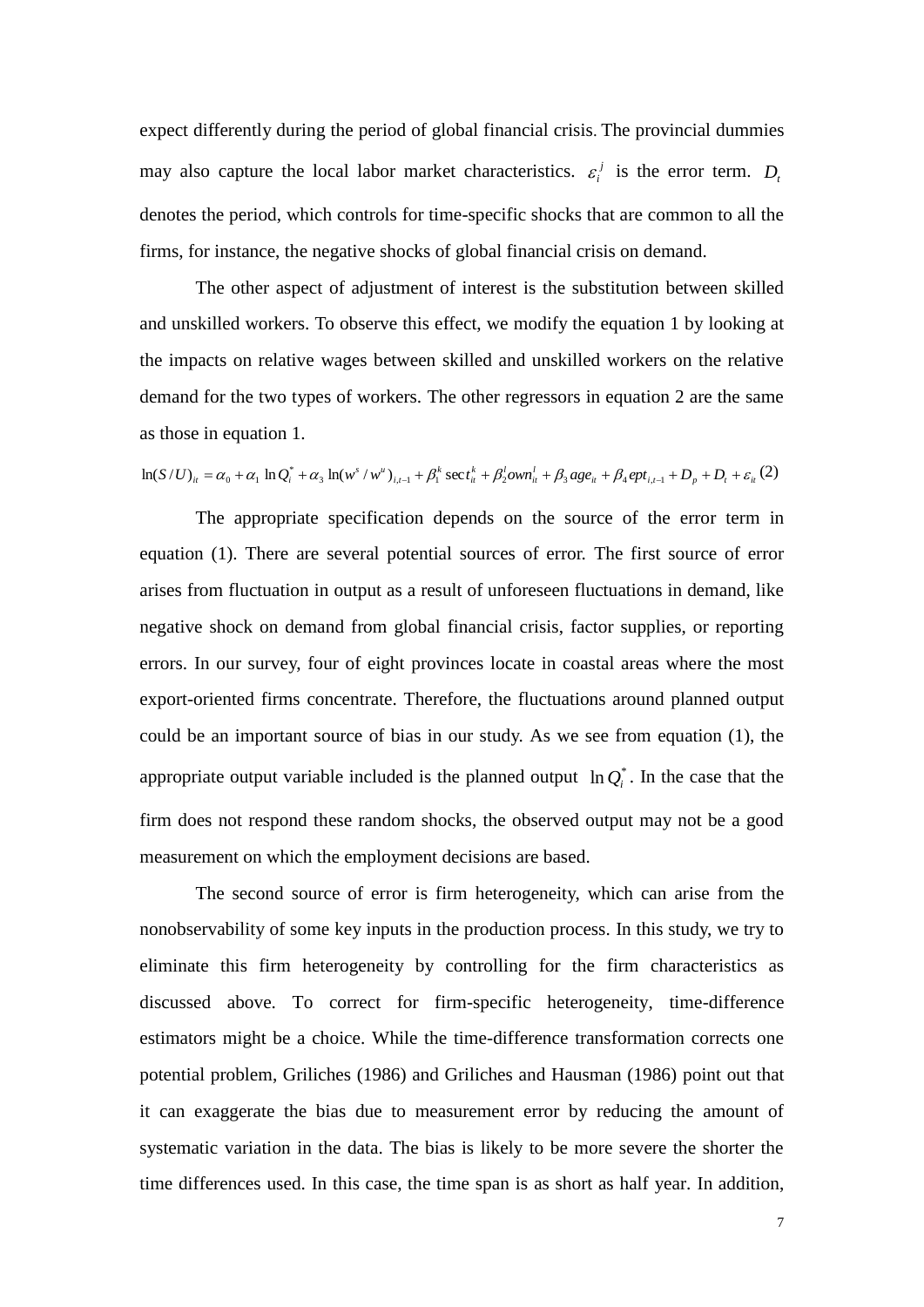we would lose a substantial amount of observations from our sample if the strategy of time-difference is used. It is obvious that the estimators based on the selected sample are subject more serious problem of bias.

In addition to implement the estimation through instrument variables, GMM estimation is also reported in the next section to get robust estimators in the heterogeneous sample.

Furthermore, the estimator is subject to simultaneity problems when profit-maximizing firm jointly chooses both output and labor inputs (Griliches and Mairesse, 1995). Roberts and Skoufias (1997) argue that elasticities estimated using microdata are less likely than aggregate studies to suffer from simultaneity bias because the supply of labor to a single firm can be viewed as perfectly elastic and the endogeneity of wages at the firm level is not a problem. Even though, to avoid the endogeneity of wages we enter the lag of wage into the equation.

As a result of output measurement error, OLS estimator will tend to bias the responsiveness of employment to both wage and output changes.

To correct the possible correlation between the observed output and the error term, we utilize instrument variable estimators. This requires an instrument that is correlated with the planned output but uncorrelated with the random fluctuations to the output. To satisfy the requirement, we use the log of net value of fixed asset of the firm in 2007 and its squared term as instruments.

#### V. Results

The OLS, 2SLS, and GMM estimators are reported in table 3, table 4, and table 5. when using the instrumental strategy, the validity of the instrumental variable (IV) estimation hinges on two main assumptions: i) exogeneity of instruments with respect to dependent variable; and ii) relevance of the instruments (correlation with the instrumented variable). There are several tests which are conducted to determine the validity and adequacy of the instruments we used. The test statistics are reported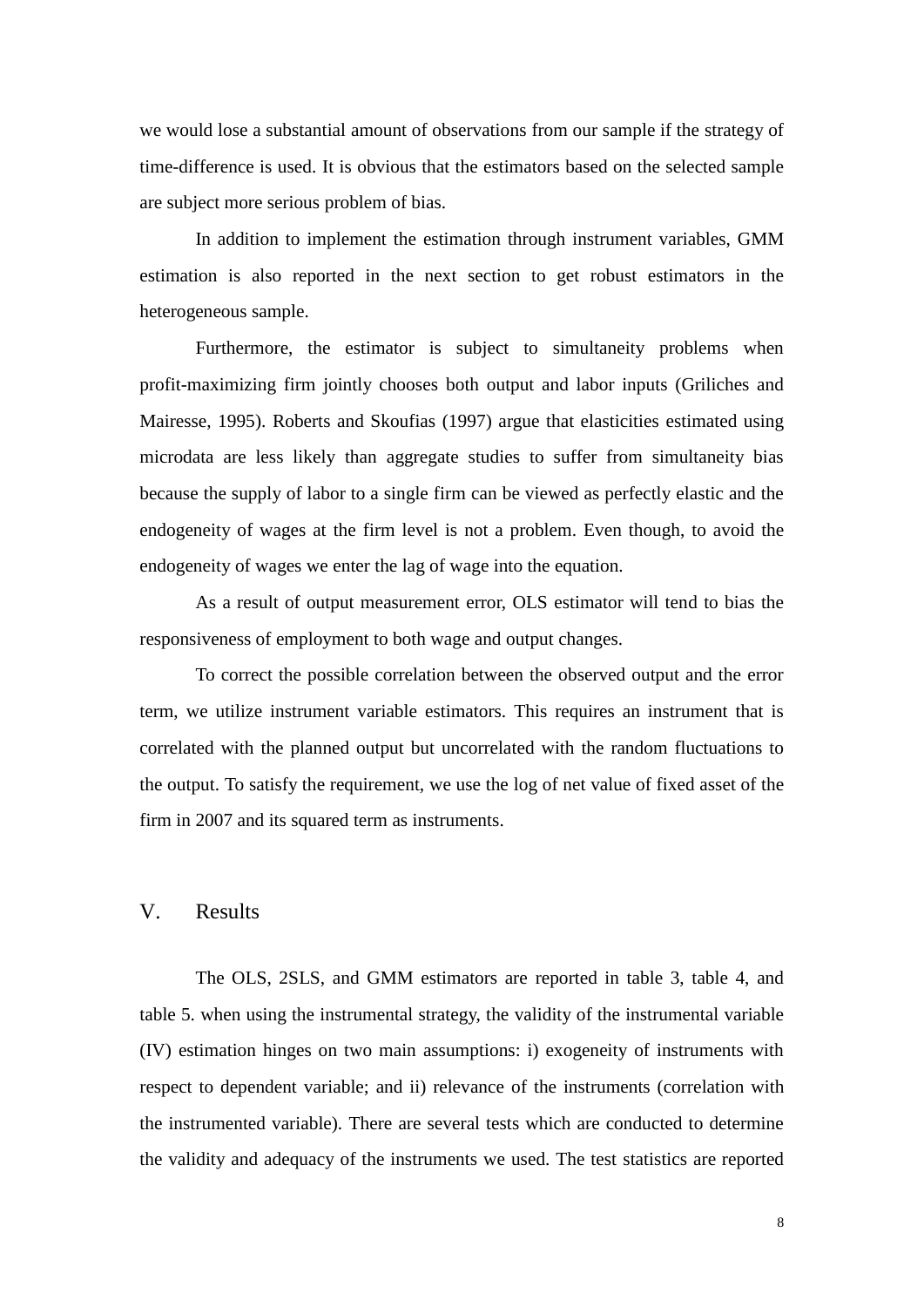in table 6.

First, the Sargan test is to test the over-identifying restrictions. The null hypothesis of this test is that the two instruments are valid. As shown in table 6, the Sagan test statistics can not reject the null hypothesis, which supports our selection of instruments.

The second concern about the validity of the instruments is whether the instruments are only weakly identified in our specification. According to Stock et al. (2002), various procedure are available for detecting weak instruments in linear IV model by looking at several statistics in the first-stage regression: The first-stage F-statistics must be greater than a threshold. As a rule of thumb F must be bigger than 10; The first-stage t-statistics as a rule of thumb must be greater than 3.5; The first stage  $\mathbb{R}^2$ , greater than 30 percent. In table 6 the results for the two equations meet or are closed to these conditions. The first stage F statistics for all the equations are greater than 50. The first stage  $R^2$  is 0.28. In addition, Cragg-Donald Wald F statistics reject the null hypothesis of weak identification, as shown in table 6, which means that our instruments are not weakly identified.

Third, the under-identification of LM test is to tell whether the equation is identified, i.e., that the excluded instruments are relevant, meaning correlated with the endogenous regressors, here the observed output of the firm. The Anderson LM statistics rejects the null hypothesis that the equation is under-identified, which means that the selected instrument is correlated with the instrumented variable.

The coefficients of interests here are  $\alpha_r^j$  (r=1, 2, 3; j=1, 2). They are labor demand elasticity with respect to output and own-wage, and the elasticity of relative demand between skilled and unskilled workers respectively. The GMM estimation gives the same coefficients with slightly different standard errors. All the coefficients are statistically significant. Table 7 summarizes the main estimates of interests from both the OLS and the IV as well. As we see, the OLS underestimates the employment responsiveness to output changes and the direction of response to wage is inconsistent with theory and most empirical results (Hamermesh, 1993). These results suggest that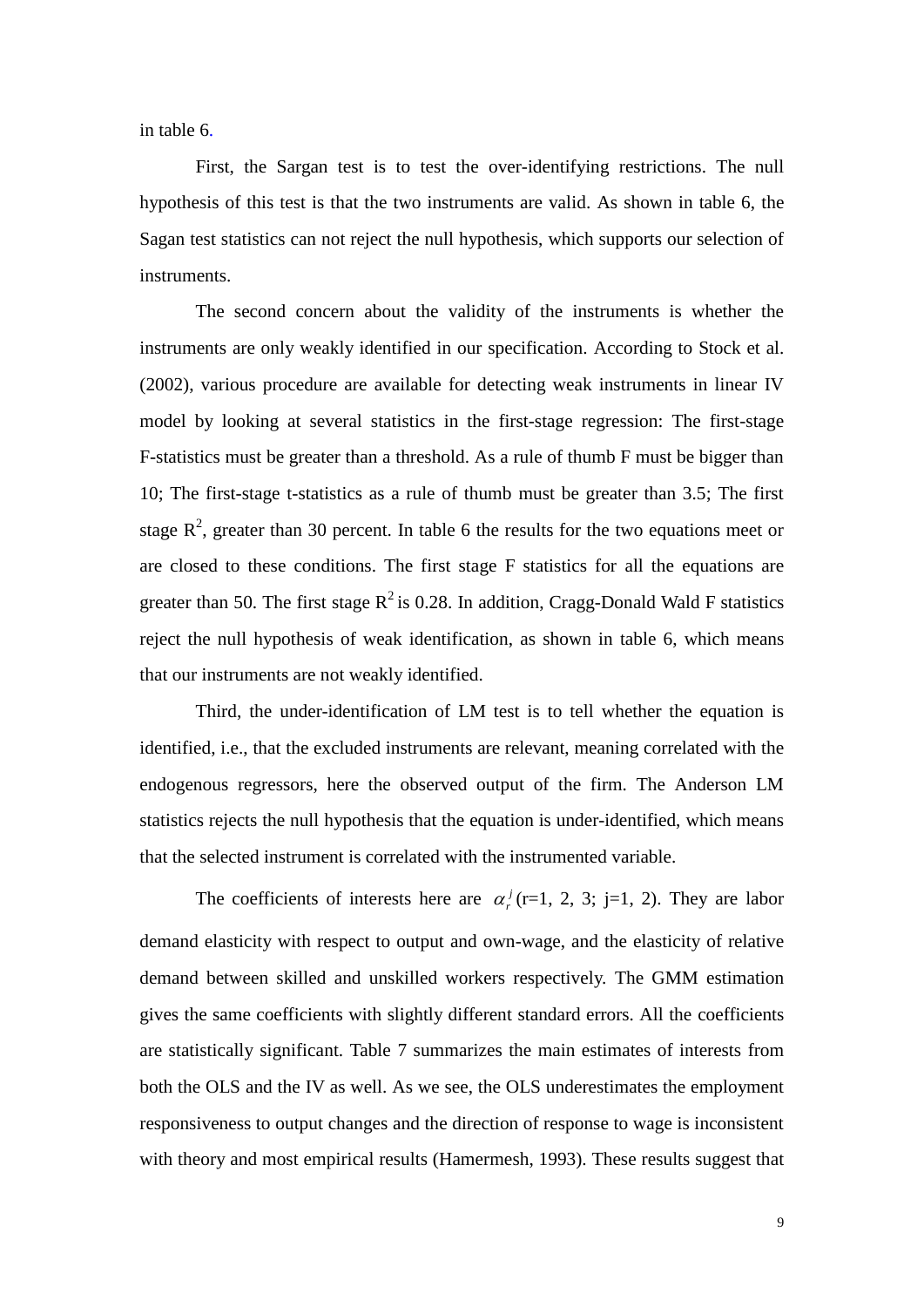output measurement error is a significant source of bias in OLS estimates of the wage and output elasticities. Therefore, our discussion is based on IV estimators.

According to IV estimates, the employment elasticity to output is 0.78 for unskilled workers (negligible difference between employment and hour measures) and 0.75 for skilled workers. Our results imply that both skilled and unskilled employment increases with the size of firm increases. In contrast, as moving toward larger firms, measuring by output, employment of skilled labor increases at slightly slower rate than unskilled labor.

The own-price elasticity is -0.40 for unskilled workers and -0.53 for skilled workers. A higher price elasticity in magnitude for skilled labor implies that an equal proportional increase in the costs of each type of worker result in a larger decline in the employment of skilled workers. This result indicates that the Chinese economy is still dominant by the labor intensive industry and the demand for unskilled workers is more robust. Such observation is consistent with the facts in the Chinese labor market where the manufacturing sectors are suffering from more and more serious shortage of unskilled workers and increasing wages. For example, in 2011 the average monthly salary for migrant workers increased 15% in real term than previous year. This trend will certainly reduce the employment demand for unskilled workers.

The elasticity of substitution between skilled and unskilled workers is around 0.26. This implies that a 1% increase in the relative wage of skilled workers reduces relative demand by 0.26%. Or a 1% increase in the relative supply of skilled workers reduces their relative wages by 3.9%.

Ciccone and Peri (2005) estimate long-run substitutability between more and less educated workers using the aggregated data in the U.S. and give substitution elasticity around 1.5. They also summarize the other results from various studies and the substitution elasticity ranged from 1.31 to 2.00. In contrast, the magnitude of substitution elasticity in this study is quite small. The difference could be explained by several reasons. First, all the other studies examine long-run substitution between more and less educated workers. In the long run, the firms are allowed to adjust their technology in a more flexible way, which leads to a large substitution elasticity.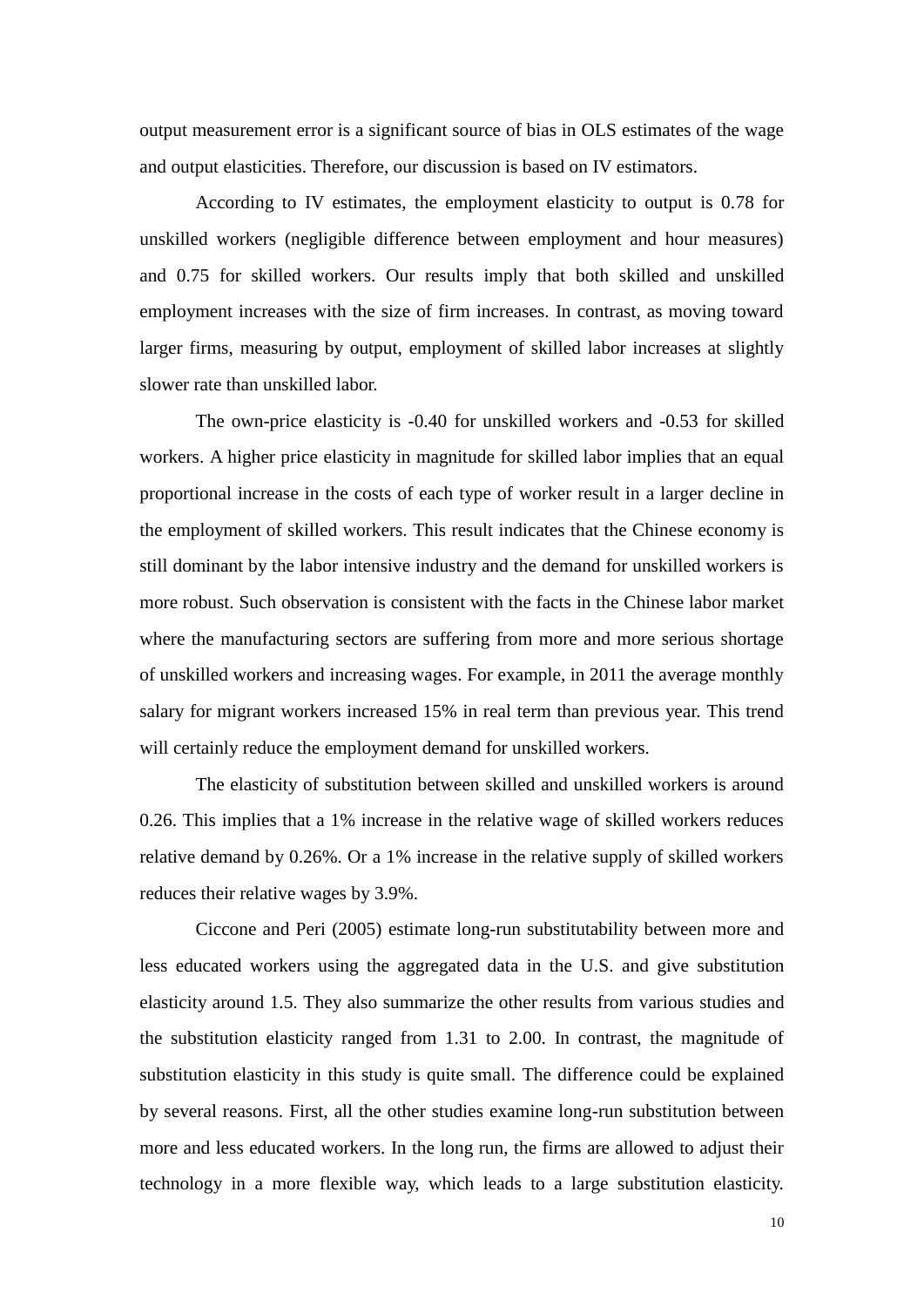Second, although in general the managers are more educated than the production workers, our definition is not a direct measure in skills. This may cause some bias in estimation even we are not clear about the direction of bias. Third, the small elasticity of substitution may be related to the technological structure that the labor intensive industries still dominate the Chinese manufacturing.

#### VI. Conclusions

Taking advantage of firm survey data in Chinese manufacturing sector, this paper examine the firm response to recent labor market changes. Some main elasticities are estimated through labor demand function.

The demand elasticity with respect to output is 0.78 for unskilled workers and 0.75 for skilled workers. This result shows that the labor demand elasticity with respect to output is quite substantial. In other words, growing manufacturing will keep create jobs and increase the labor scarcity that has taken place in China.

The own-wage elasticity is -0.40 for unskilled workers and -0.53 for skilled workers. In his comprehensive review, Hamermesh (1993) summarizes the studies on wage elasticity. Comparing to those results, this study shows that the Chinese firms are quite responsive to recent labor market changes, which imply that technological changes will take place as the wages keep rising.

The effect of substitution between skilled and unskilled workers exists. This implies that, if the unskilled workers are relatively more expensive to the skilled workers, it will encourage the firms' demand for skilled workers.

From the perspective the policy, to promote the economic upgrading in China, the labor market institutions and industrial policies must encourage the firms to be responsive to the signals from production factor market. For example, a tendency of more regulated labor market institutions may increase the rigidity of labor market and impede the firms' adjustment in technology. If this is the case, China will bear the price of economic slowdown in the future.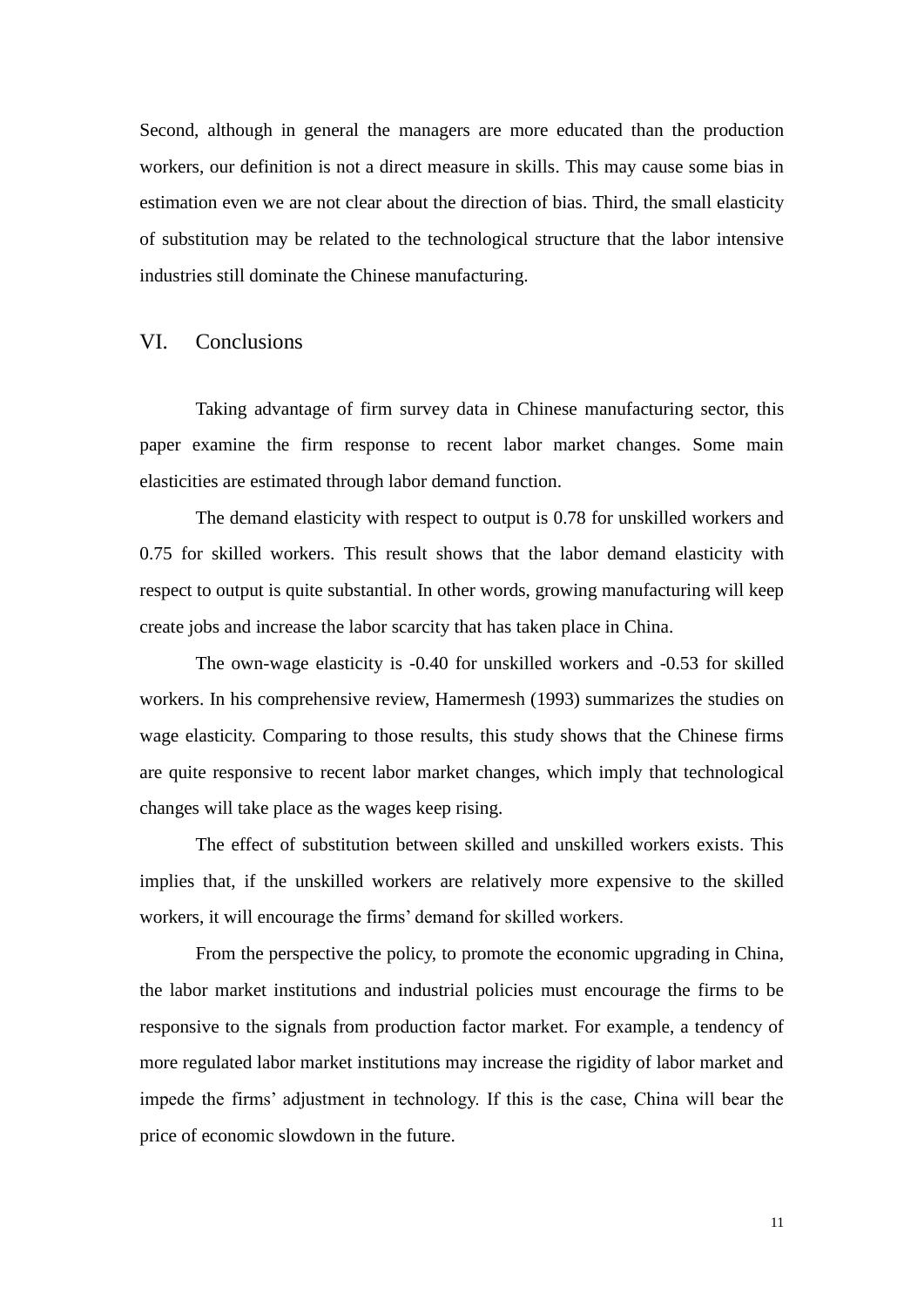#### References

Bresson, G., F. Kramarz, and Sevetre, P. (1992), "Heterogeneous Labor and the Dynamics of Aggregate Labor Demand: Some Estimations Using Panel Data", *Empirical Economics* 17: 153-168.

Cai, F and Yang Du (2011), "Wage increases, Wage Convergence, and the Lewis Turning Point in China", China Economic Review, Vol, Issue 5.

Ciccone, A. and Giovanni Peri (2005), "Long-run Substitutability between More and Less Educated Workers: Evidence from U.S. States, 1950-1990", *The Review of Economics and Statistics,* Vol. 87, No. 4. pp. 652-663.

Du, Yang, and Yue Qu (2012), "the Trends of Unit Labor Costs in China's Manufacturing", in Cai Fang ed., *the Report on Population and Labor in China in 2012,* the Social Science Academic Press.

Griliches, Zvi, "Economic Data Issues," in Michael Intriligator and Zvi Griliches (eds.), *Handbook of Econometrics* (Amsterdam: North-Holland, 1986), 1465-1514.

Griliches, Zvi, and Jacques Mairesse (1995), "Production Functions: the Search for Identification", NBER Working Paper, No. 5067.

Griliches, Zvi, and Jerry A. Hausman, "Errors in Variables in Panel Data," *Journal of Econometrics* 31 (1986), 93-118.

Hamermesh, D. (1993), *Labor Demand*, Princeton University Press, Princeton, New Jersey.

Jovanovic. Bovan (1982). "Selection and the Evolution of Industry." *Econometrica, Vol.* 50, 649-670.

Liu, Lili, and James R. Tybout, "Productivity Growth in Colombia and Chile: The Role of Entry, Exit, and Learning," in Mark J. Roberts and James R. Tybout (eds.), *Industrial Evolution in Developing Countries: Micro Patterns Turnover, Productivity, and Market Structure* (Oxford: Oxford University Press, 1996).

Park, A., John Giles, and Yang Du (2012), "Labor Regulation and Enterprise Employment in China", unpublished mimo.

Roberts, Mark, and Emmanuel Skoufias (1997), "the Long-Run Demand for Skilled

12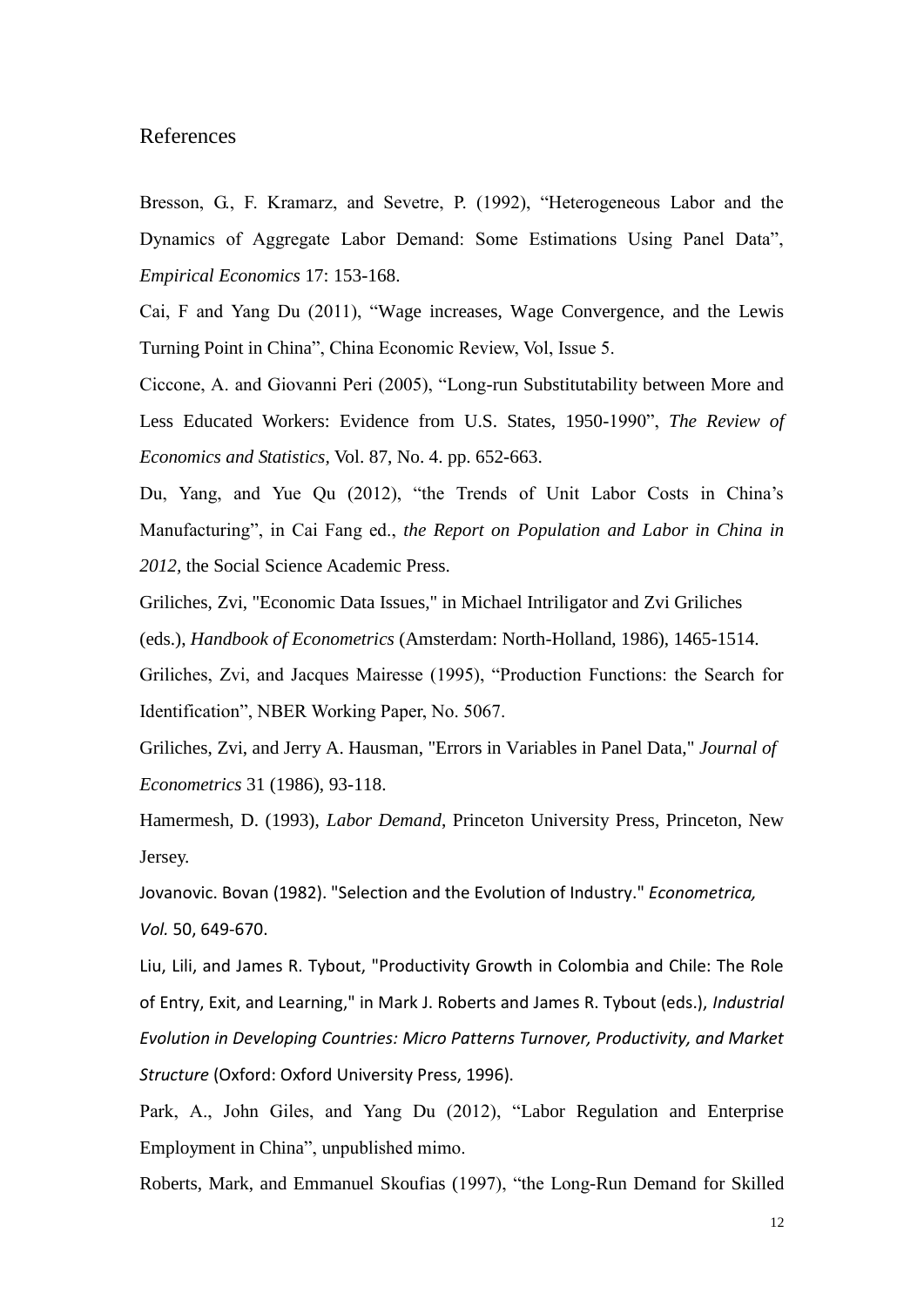and Unskilled Labor in Colombian Manufacturing Plants", *The Review of Economics and Statistics,* Vol. 79, No. 2. pp. 330-334.

Stock, J.H, Wright, J.H and Yogo, M. (2002), "A Survey of Weak Instruments and Weak Identification in Generalized Method of Moments", *Journal of Business and Economic Statistics*, Vol.20, No.4, pp.518-529.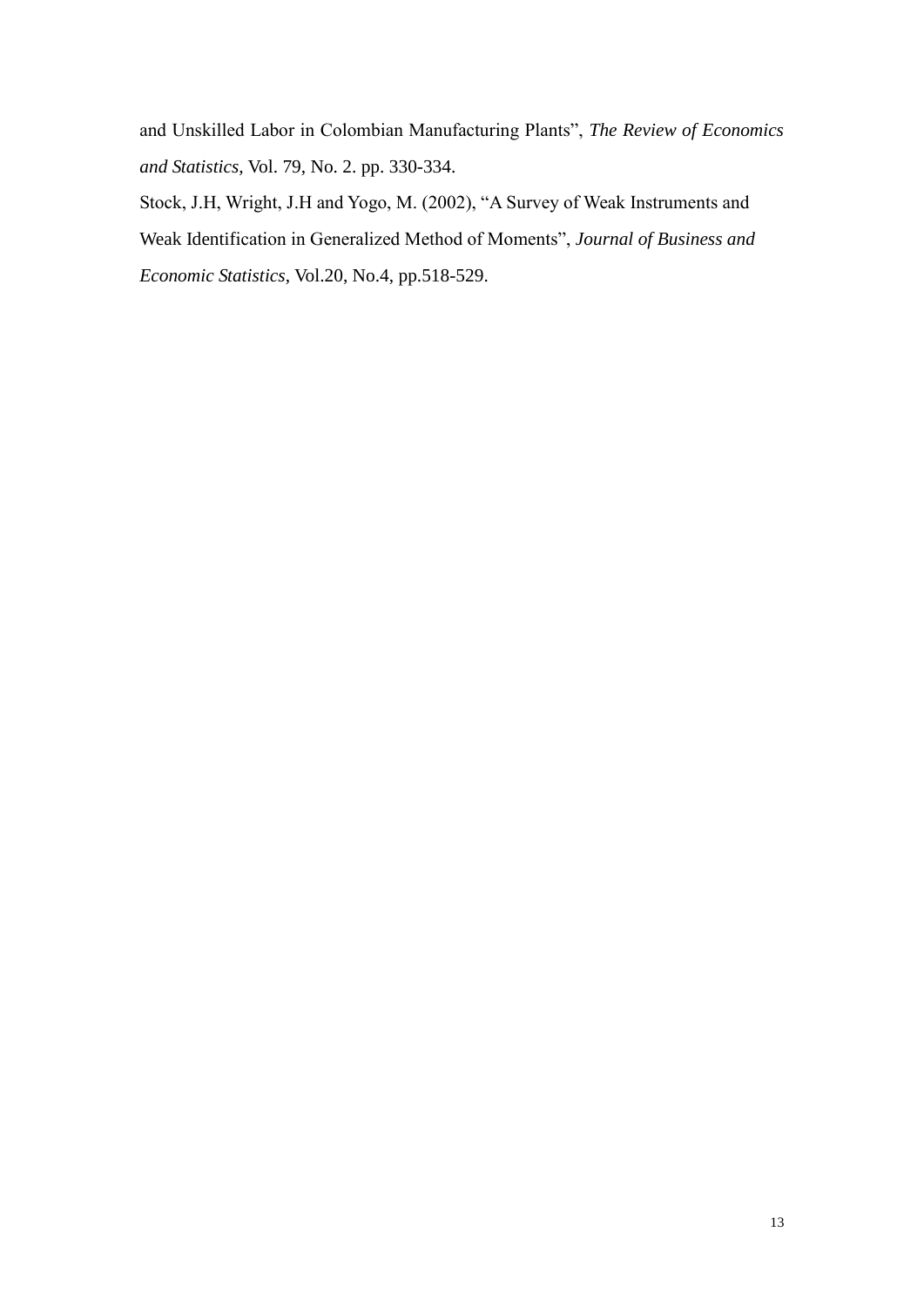

Figure 1 the employment and wage indices for migrants (2001=100)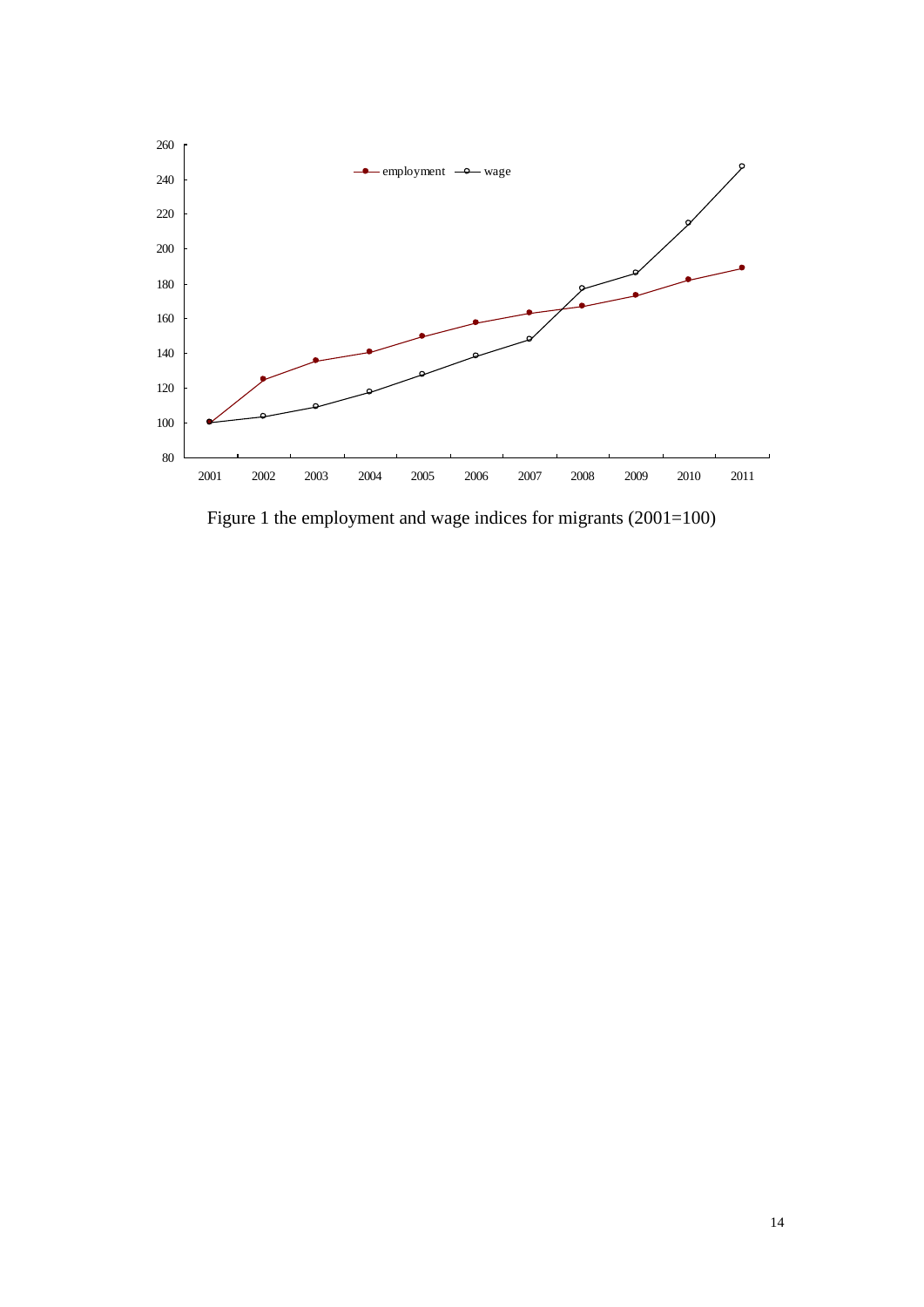

Figure 2 Monthly Wages for Production Workers and Management Workers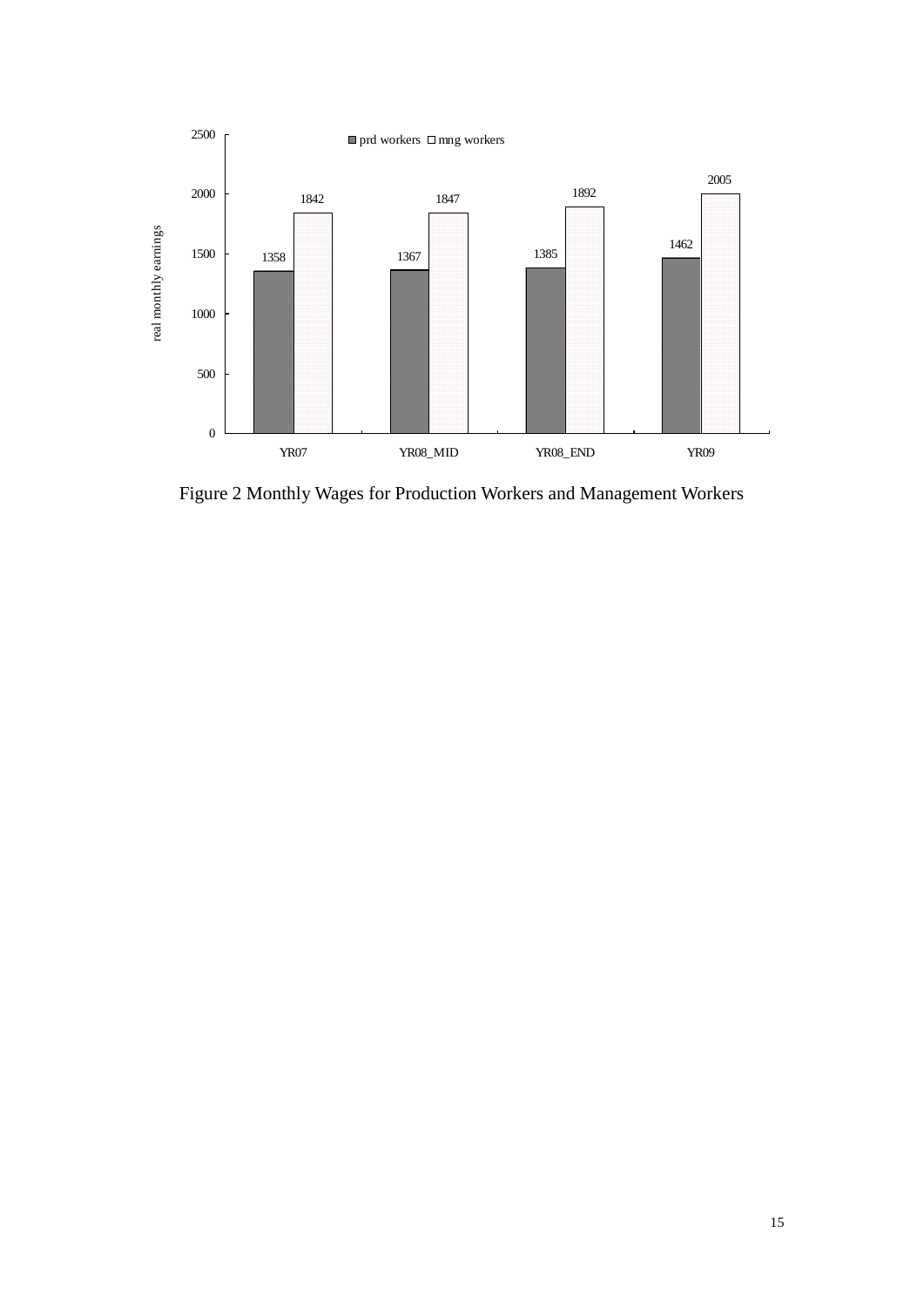

Figure 3 The Adjustment of Employment and Working Hours for Production Workers

(2007=100)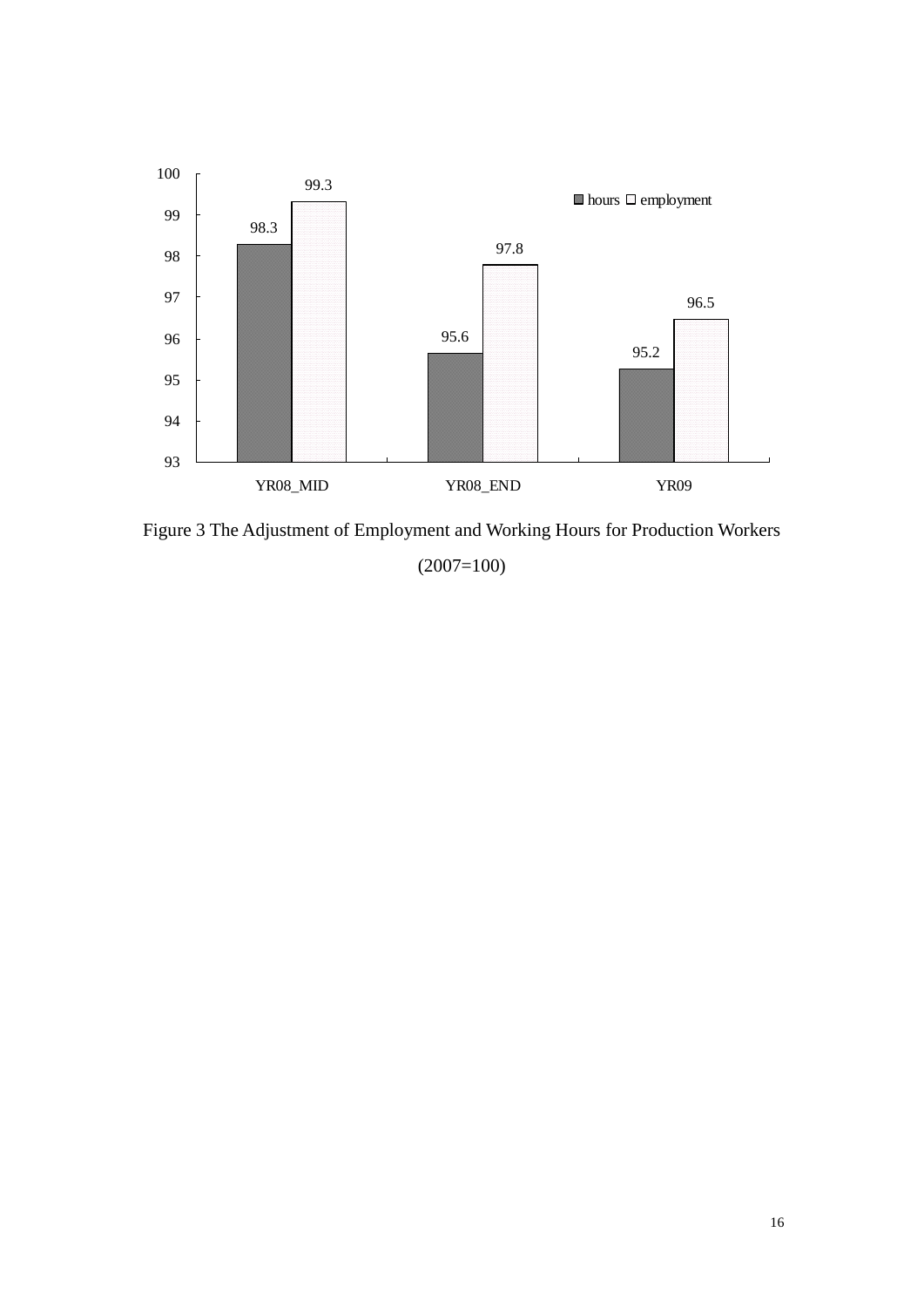|      |                          |       |         | O                        |       |
|------|--------------------------|-------|---------|--------------------------|-------|
|      | China                    | U.S   | Germany | Japan                    | Korea |
| 2004 | 0.191                    | 0.607 | 0.749   | 0.571                    | 0.578 |
| 2005 | 0.205                    | 0.598 | 0.727   | 0.541                    | 0.599 |
| 2006 | 0.207                    | 0.599 | 0.698   | 0.530                    | 0.590 |
| 2007 | 0.202                    | 0.586 | 0.686   | 0.502                    | 0.584 |
| 2008 | 0.223                    | 0.626 | 0.739   | 0.495                    | 0.586 |
| 2009 | 0.223                    | 0.632 | 0.855   | 0.55                     | 0.606 |
| 2010 | $\overline{\phantom{0}}$ | 0.579 | 0.782   | $\overline{\phantom{a}}$ | -     |
|      |                          |       |         |                          |       |

Table 1 The Unit Labor Costs in Manufacturing in Selected Countries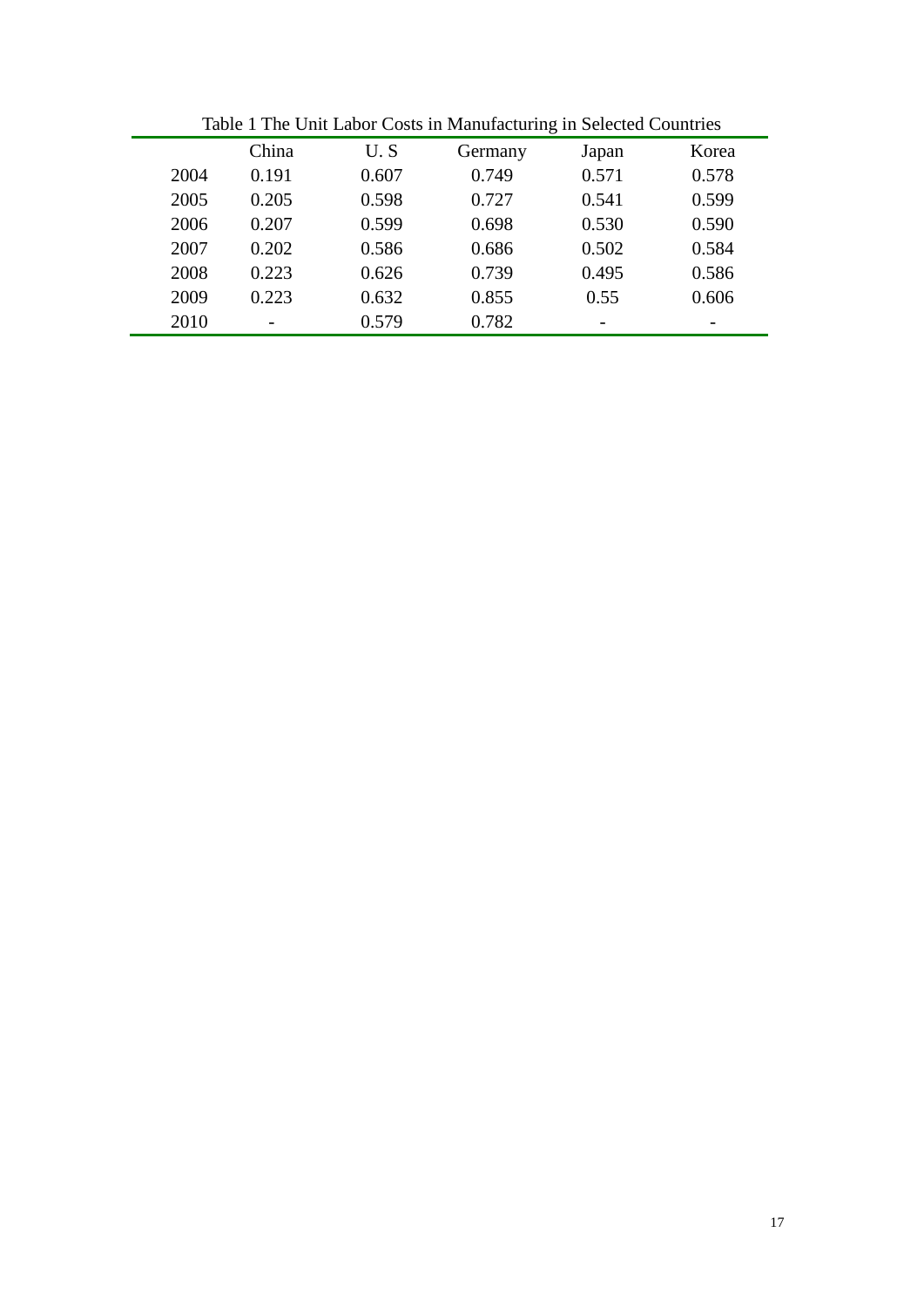| Size share in 2007    | <b>Skilled Workers</b> | <b>Unskilled Workers</b> |
|-----------------------|------------------------|--------------------------|
| The Smallest Quartile | 0.039(0.197)           | 0.053(0.230)             |
| Quartile 2            | 0.035(0.152)           | 0.031(0.160)             |
| Quartile 3            | 0.029(0.171)           | 0.006(0.181)             |
| The Largest Quartile  | $-0.003(0.183)$        | $-0.028(0.185)$          |

Table 2 Employment adjustment by initial employment size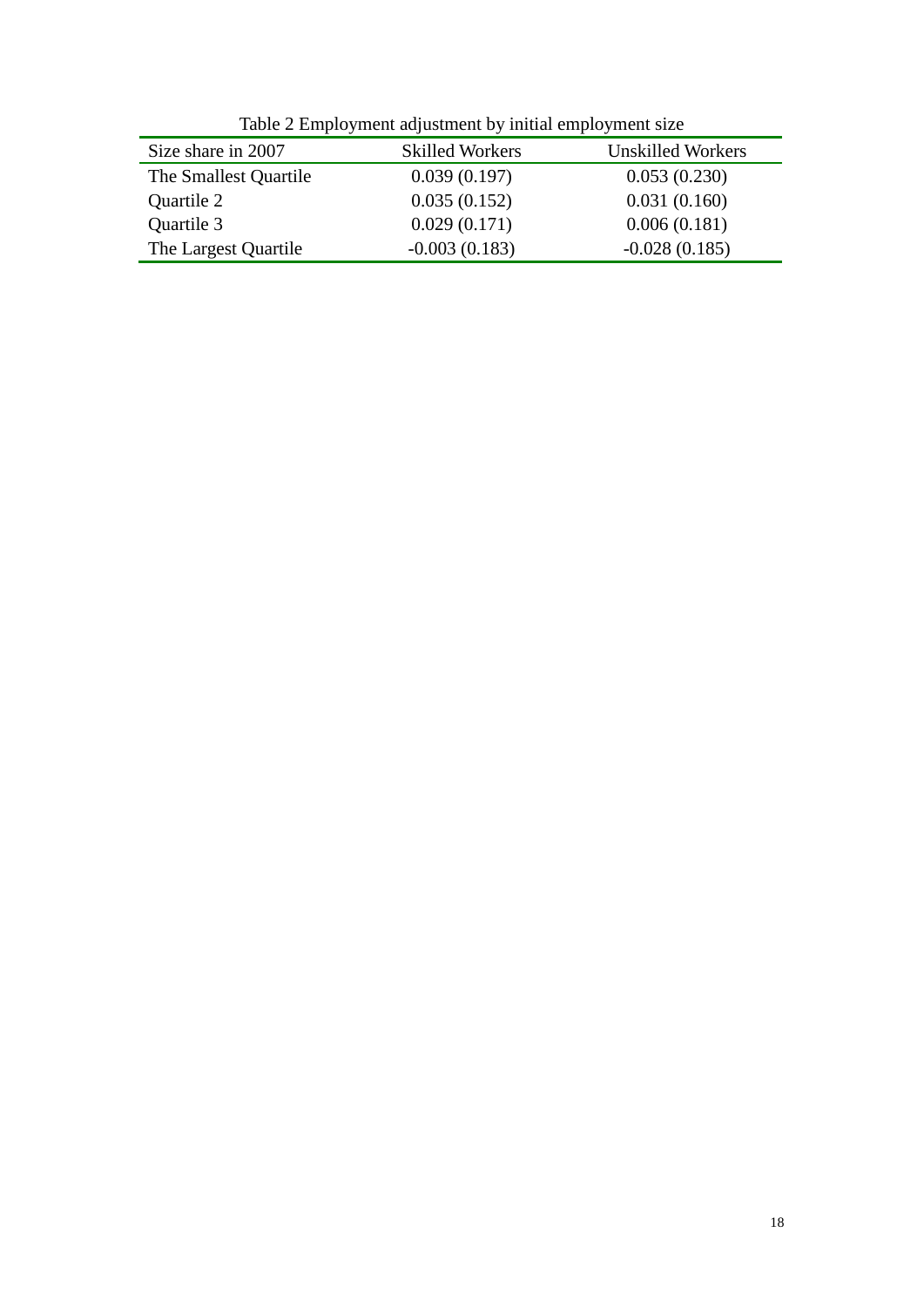|                                               | (2)<br>(4)<br>(3)                       |
|-----------------------------------------------|-----------------------------------------|
| (1)                                           |                                         |
| IV                                            | <b>OLS</b><br><b>OLS</b><br>IV          |
| <b>VARIABLES</b><br>lu                        | lhr<br>lu<br>lhr                        |
|                                               |                                         |
| log(value added)<br>$0.776***$                | $0.133***$<br>$0.775***$<br>$0.133***$  |
| (0.038)                                       | (0.006)<br>(0.038)<br>(0.006)           |
| $-0.403***$<br>lag of log(unskilled wages)    | $0.360***$<br>$-0.372***$<br>$0.390***$ |
| (0.139)                                       | (0.066)<br>(0.140)<br>(0.066)           |
| 0.005<br>lag of exporter                      | $0.549***$<br>0.008<br>$0.551***$       |
| (0.098)                                       | (0.046)<br>(0.098)<br>(0.046)           |
| 0.004<br>firm age                             | $0.026***$<br>0.003<br>$0.026***$       |
| (0.004)                                       | (0.002)<br>(0.004)<br>(0.002)           |
| $0.358***$<br><b>Sector-Consumer Products</b> | $0.341***$<br>$0.314***$<br>$0.385***$  |
| (0.133)                                       | (0.066)<br>(0.133)<br>(0.066)           |
| <b>Sector-Raw Materials</b><br>$0.242*$       | $0.219***$<br>$0.207***$<br>$0.254**$   |
| (0.127)                                       | (0.063)<br>(0.127)<br>(0.063)           |
| Sector-Capital & Equipment<br>0.144           | $0.124*$<br>0.166<br>$0.146**$          |
| (0.138)                                       | (0.068)<br>(0.138)<br>(0.069)           |
| Sector-Other<br>0.270                         | 0.284<br>$0.169*$<br>$0.183**$          |
| (0.182)                                       | (0.090)<br>(0.182)<br>(0.091)           |
| 0.255<br>Ownership-Private                    | 0.261<br>$-0.296***$<br>$-0.302***$     |
| (0.214)                                       | (0.104)<br>(0.214)<br>(0.105)           |
| Ownership-Joint/Ltd/Other<br>0.224            | $-0.208**$<br>0.232<br>$-0.200**$       |
| (0.204)                                       | (0.100)<br>(0.204)<br>(0.101)           |
| $0.683***$<br>Foreign                         | 0.017<br>$0.692***$<br>0.027            |
| (0.233)                                       | (0.113)<br>(0.233)<br>(0.114)           |
| 0.135<br>end-2008                             | 0.063<br>0.137<br>0.065                 |
| (0.088)                                       | (0.043)<br>(0.088)<br>(0.044)           |
| $-0.311***$<br>mid-2009                       | $-0.033$<br>$-0.324***$<br>$-0.046$     |
| (0.093)                                       | (0.045)<br>(0.093)<br>(0.046)           |
| 0.124<br>Zhejing                              | 0.137<br>$0.245***$<br>$0.232***$       |
| (0.176)                                       | (0.087)<br>(0.177)<br>(0.088)           |
| $-0.128$<br>Jiangsu                           | $-0.142$<br>$-0.116$<br>$-0.130$        |
| (0.181)                                       | (0.182)<br>(0.090)<br>(0.089)           |
| $0.437**$<br>Guangdong                        | $0.691***$<br>$0.485***$<br>0.739***    |
| (0.185)                                       | (0.091)<br>(0.185)<br>(0.092)           |
| $-0.018$<br>Shandong                          | $0.670***$<br>$-0.005$<br>$0.682***$    |
| (0.179)                                       | (0.179)<br>(0.086)<br>(0.087)           |
| 1.918***<br>Jilin                             | $-0.016$<br>1.915***<br>$-0.017$        |
| (0.266)                                       | (0.120)<br>(0.266)<br>(0.121)           |
| Hubei<br>0.075                                | $-0.074$<br>0.081<br>$-0.069$           |
| (0.205)                                       | (0.101)<br>(0.205)<br>(0.102)           |
| $1.361***$<br>Shaaxi                          | $0.546***$<br>1.379***<br>$0.565***$    |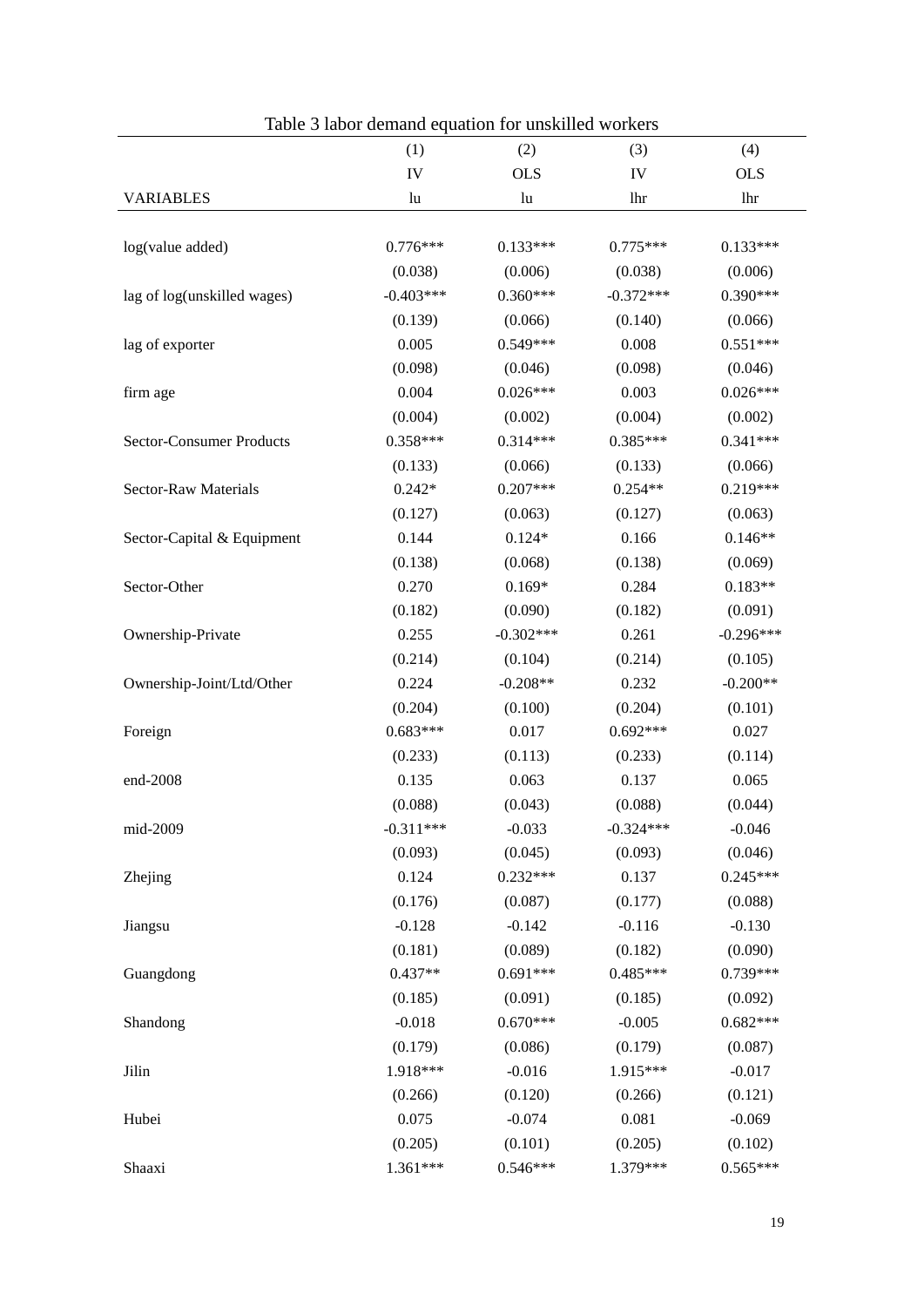|                                                                              | (0.204)    | (0.098)   | (0.204)    | (0.099)    |
|------------------------------------------------------------------------------|------------|-----------|------------|------------|
| Constant                                                                     | $2.636***$ | $1.057**$ | $4.476***$ | $2.900***$ |
|                                                                              | (0.982)    | (0.480)   | (0.983)    | (0.484)    |
| <b>Observations</b>                                                          | 3.585      | 3.585     | 3,585      | 3,585      |
| Note: Standard errors in parentheses, *** $p<0.01$ , ** $p<0.05$ , * $p<0.1$ |            |           |            |            |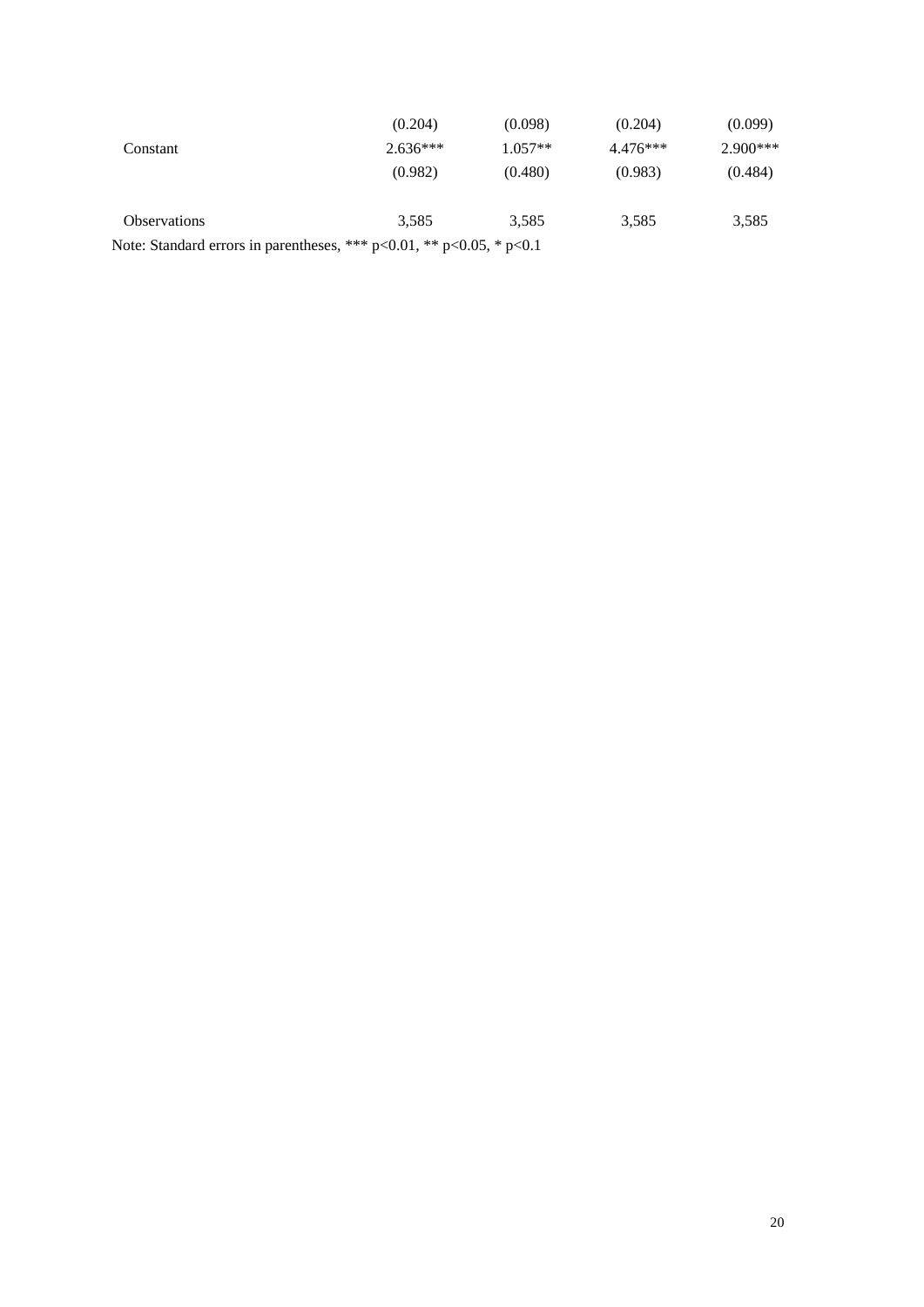| Table 4 Tabor demand equation for skilled workers and relative demand |             |             |             |             |  |  |
|-----------------------------------------------------------------------|-------------|-------------|-------------|-------------|--|--|
|                                                                       | (1)         | (2)         | (3)         | (4)         |  |  |
|                                                                       | IV          | <b>OLS</b>  | IV          | <b>OLS</b>  |  |  |
| <b>VARIABLES</b>                                                      | 1s          | 1s          | lnsu        | lnsu        |  |  |
| log(value added)                                                      | $0.752***$  | $0.120***$  | $-0.034***$ | $-0.011***$ |  |  |
|                                                                       | (0.038)     | (0.006)     | (0.012)     | (0.004)     |  |  |
| lag of log(skilled wages)                                             | $-0.530***$ | $0.293***$  |             |             |  |  |
|                                                                       | (0.126)     | (0.059)     |             |             |  |  |
| lag of log(skilled wages/unskilled                                    |             |             | $-0.258***$ | $-0.273***$ |  |  |
| wages)                                                                |             |             |             |             |  |  |
|                                                                       |             |             | (0.053)     | (0.053)     |  |  |
| lag of exporter                                                       | 0.073       | $0.590***$  | $0.067**$   | 0.047       |  |  |
|                                                                       | (0.097)     | (0.046)     | (0.032)     | (0.031)     |  |  |
| firm age                                                              | $0.009**$   | $0.032***$  | $0.006***$  | $0.005***$  |  |  |
|                                                                       | (0.004)     | (0.002)     | (0.001)     | (0.001)     |  |  |
| <b>Sector-Consumer Products</b>                                       | 0.020       | $-0.018$    | $-0.345***$ | $-0.346***$ |  |  |
|                                                                       | (0.131)     | (0.066)     | (0.044)     | (0.044)     |  |  |
| Sector-Raw Materials                                                  | 0.180       | $0.128**$   | $-0.079*$   | $-0.081*$   |  |  |
|                                                                       | (0.125)     | (0.063)     | (0.042)     | (0.042)     |  |  |
| Sector-Capital & Equipment                                            | 0.159       | $0.116*$    | $-0.007$    | $-0.010$    |  |  |
|                                                                       | (0.136)     | (0.068)     | (0.045)     | (0.045)     |  |  |
| Sector-Other                                                          | $0.610***$  | $0.458***$  | $0.311***$  | $0.312***$  |  |  |
|                                                                       | (0.180)     | (0.090)     | (0.060)     | (0.060)     |  |  |
| Ownership-Private                                                     | $-0.082$    | $-0.625***$ | $-0.335***$ | $-0.312***$ |  |  |
|                                                                       | (0.211)     | (0.105)     | (0.071)     | (0.070)     |  |  |
| Ownership-Joint/Ltd/Other                                             | $-0.035$    | $-0.450***$ | $-0.254***$ | $-0.236***$ |  |  |
|                                                                       | (0.201)     | (0.100)     | (0.068)     | (0.067)     |  |  |
| Foreign                                                               | $0.511**$   | $-0.156$    | $-0.180**$  | $-0.154**$  |  |  |
|                                                                       | (0.230)     | (0.114)     | (0.077)     | (0.076)     |  |  |
| end-2008                                                              | 0.112       | 0.043       | $-0.023$    | $-0.021$    |  |  |
|                                                                       | (0.087)     | (0.043)     | (0.029)     | (0.029)     |  |  |
| mid-2009                                                              | $-0.302***$ | $-0.040$    | 0.009       | $-0.001$    |  |  |
|                                                                       | (0.092)     | (0.046)     | (0.031)     | (0.030)     |  |  |
| Zhejing                                                               | $0.317*$    | $0.354***$  | $0.150***$  | $0.140**$   |  |  |
|                                                                       | (0.174)     | (0.088)     | (0.058)     | (0.057)     |  |  |
| Jiangsu                                                               | $-0.154$    | $-0.194**$  | $-0.046$    | $-0.048$    |  |  |
|                                                                       | (0.179)     | (0.090)     | (0.060)     | (0.060)     |  |  |
| Guangdong                                                             | $0.473**$   | $0.553***$  | $-0.023$    | $-0.031$    |  |  |
|                                                                       | (0.184)     | (0.093)     | (0.062)     | (0.062)     |  |  |
| Shandong                                                              | $-0.168$    | $0.553***$  | $-0.125**$  | $-0.150***$ |  |  |
|                                                                       | (0.177)     | (0.087)     | (0.059)     | (0.058)     |  |  |
| Jilin                                                                 | 2.051***    | 0.186       | 0.136       | $0.211***$  |  |  |
|                                                                       | (0.263)     | (0.120)     | (0.089)     | (0.080)     |  |  |
| Hubei                                                                 | 0.174       | 0.037       | 0.100       | 0.105       |  |  |
|                                                                       |             |             |             |             |  |  |

### Table 4 labor demand equation for skilled workers and relative demand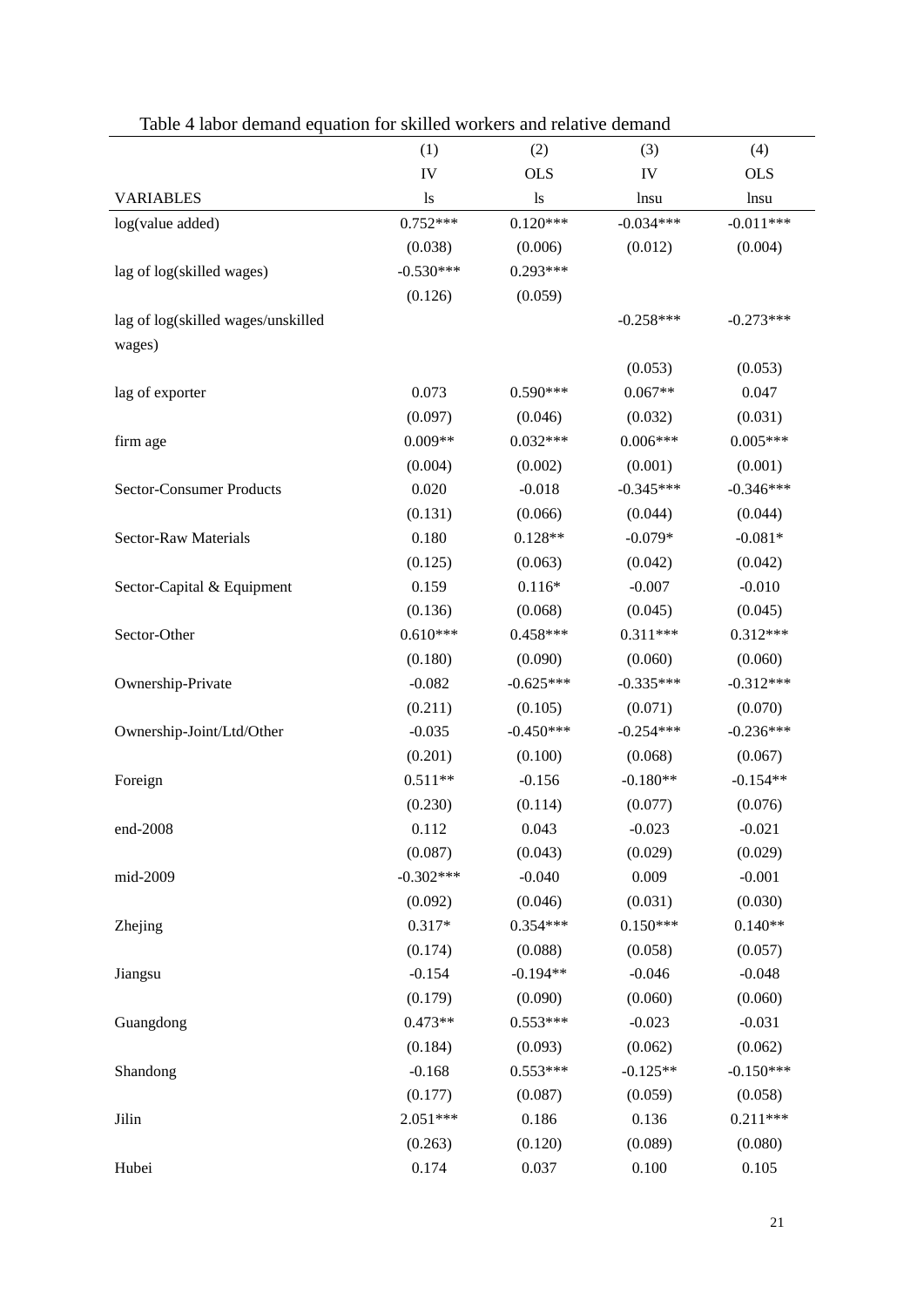|                                                                              | (0.202)    | (0.101)    | (0.068)     | (0.068)     |
|------------------------------------------------------------------------------|------------|------------|-------------|-------------|
| Shaaxi                                                                       | $1.522***$ | $0.773***$ | $0.179***$  | $0.211***$  |
|                                                                              | (0.201)    | (0.099)    | (0.068)     | (0.066)     |
| Constant                                                                     | $2.287**$  | 0.029      | $-1.236***$ | $-1.368***$ |
|                                                                              | (0.900)    | (0.448)    | (0.117)     | (0.096)     |
| <b>Observations</b>                                                          | 3.585      | 3,585      | 3,585       | 3,585       |
| Note: Standard errors in parentheses, *** $p<0.01$ , ** $p<0.05$ , * $p<0.1$ |            |            |             |             |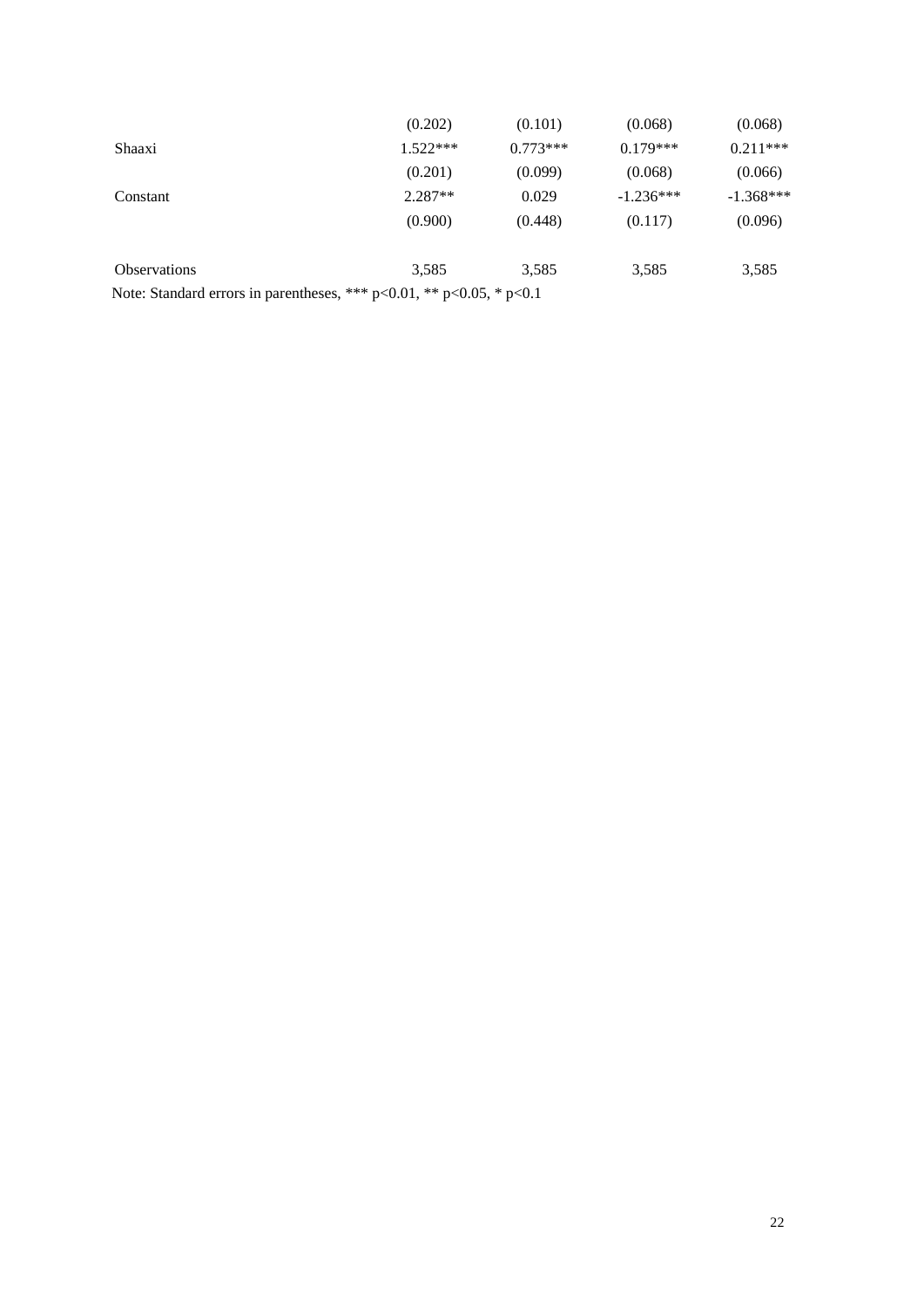| anı |  |
|-----|--|
|     |  |

|                                           | (1)         | (2)         | (3)           | (4)         |
|-------------------------------------------|-------------|-------------|---------------|-------------|
| <b>VARIABLES</b>                          | lu          | lhr         | <sup>1s</sup> | lnsu        |
|                                           |             |             |               |             |
| log(value added)                          | $0.776***$  | $0.775***$  | $0.752***$    | $-0.034***$ |
|                                           | (0.042)     | (0.042)     | (0.043)       | (0.013)     |
| lag of log(unskilled wages)               | $-0.403***$ | $-0.372***$ |               |             |
|                                           | (0.143)     | (0.144)     |               |             |
| lag of log(skilled wages)                 |             |             | $-0.530***$   |             |
|                                           |             |             | (0.131)       |             |
| lag of log(skilled wages/unskilled wages) |             |             |               | $-0.258***$ |
|                                           |             |             |               | (0.056)     |
| lag of exporter                           | 0.005       | 0.008       | 0.073         | $0.067*$    |
|                                           | (0.101)     | (0.101)     | (0.100)       | (0.035)     |
| firm age                                  | 0.004       | 0.003       | $0.009**$     | $0.006***$  |
|                                           | (0.004)     | (0.004)     | (0.004)       | (0.002)     |
| Sector-Consumer Products                  | $0.358***$  | $0.385***$  | 0.020         | $-0.345***$ |
|                                           | (0.128)     | (0.129)     | (0.125)       | (0.046)     |
| Sector-Raw Materials                      | $0.242*$    | $0.254*$    | 0.180         | $-0.079*$   |
|                                           | (0.131)     | (0.132)     | (0.129)       | (0.044)     |
| Sector-Capital & Equipment                | 0.144       | 0.166       | 0.159         | $-0.007$    |
|                                           | (0.130)     | (0.130)     | (0.127)       | (0.047)     |
| Sector-Other                              | 0.270       | 0.284       | $0.610***$    | $0.311***$  |
|                                           | (0.209)     | (0.211)     | (0.207)       | (0.066)     |
| Ownership-Private                         | 0.255       | 0.261       | $-0.082$      | $-0.335***$ |
|                                           | (0.204)     | (0.205)     | (0.198)       | (0.077)     |
| Ownership-Joint/Ltd/Other                 | 0.224       | 0.232       | $-0.035$      | $-0.254***$ |
|                                           | (0.200)     | (0.201)     | (0.195)       | (0.074)     |
| Foreign                                   | $0.683***$  | $0.692***$  | $0.511**$     | $-0.180**$  |
|                                           | (0.237)     | (0.238)     | (0.230)       | (0.085)     |
| end-2008                                  | 0.135       | 0.137       | 0.112         | $-0.023$    |
|                                           | (0.088)     | (0.089)     | (0.087)       | (0.029)     |
| mid-2009                                  | $-0.311***$ | $-0.324***$ | $-0.302***$   | 0.009       |
|                                           | (0.090)     | (0.091)     | (0.089)       | (0.031)     |
| Zhejing                                   | 0.124       | 0.137       | 0.317         | $0.150**$   |
|                                           | (0.219)     | (0.219)     | (0.218)       | (0.061)     |
| Jiangsu                                   | $-0.128$    | $-0.116$    | $-0.154$      | $-0.046$    |
|                                           | (0.213)     | (0.213)     | (0.210)       | (0.060)     |
| Guangdong                                 | $0.437**$   | $0.485**$   | $0.473**$     | $-0.023$    |
|                                           | (0.221)     | (0.221)     | (0.224)       | (0.064)     |
| Shandong                                  | $-0.018$    | $-0.005$    | $-0.168$      | $-0.125**$  |
|                                           | (0.210)     | (0.210)     | (0.209)       | (0.061)     |
| Jilin                                     | 1.918***    | 1.915***    | $2.051***$    | 0.136       |
|                                           | (0.382)     | (0.383)     | (0.368)       | (0.092)     |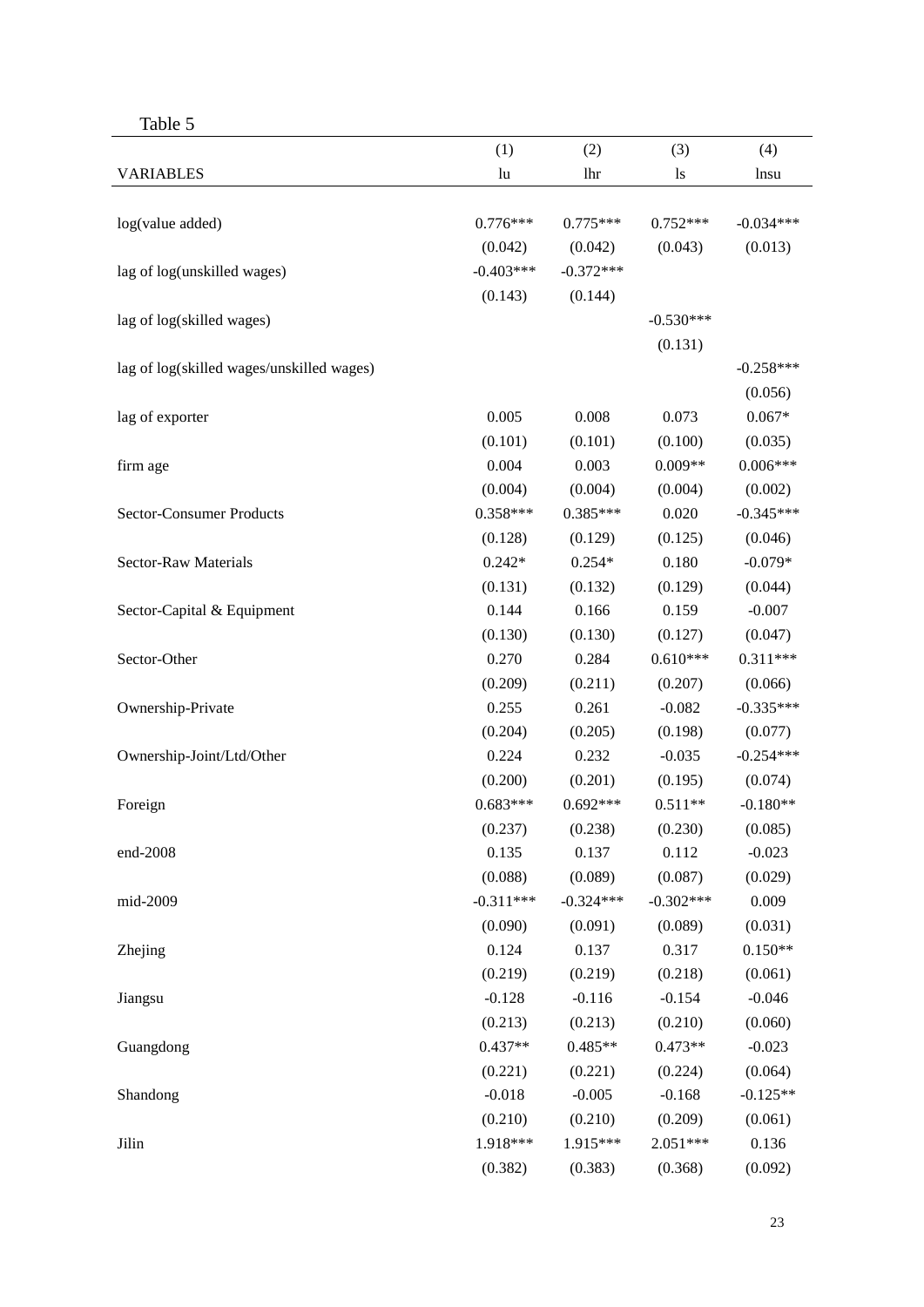| Hubei               | 0.075      | 0.081      | 0.174      | 0.100       |
|---------------------|------------|------------|------------|-------------|
|                     | (0.221)    | (0.222)    | (0.221)    | (0.070)     |
| Shaaxi              | $1.361***$ | $1.379***$ | $1.522***$ | $0.179**$   |
|                     | (0.247)    | (0.247)    | (0.243)    | (0.070)     |
| Constant            | $2.625**$  | $4.466***$ | $2.287**$  | $-1.236***$ |
|                     | (1.026)    | (1.029)    | (0.956)    | (0.132)     |
| <b>Observations</b> | 3,585      | 3,585      | 3,585      | 3,585       |